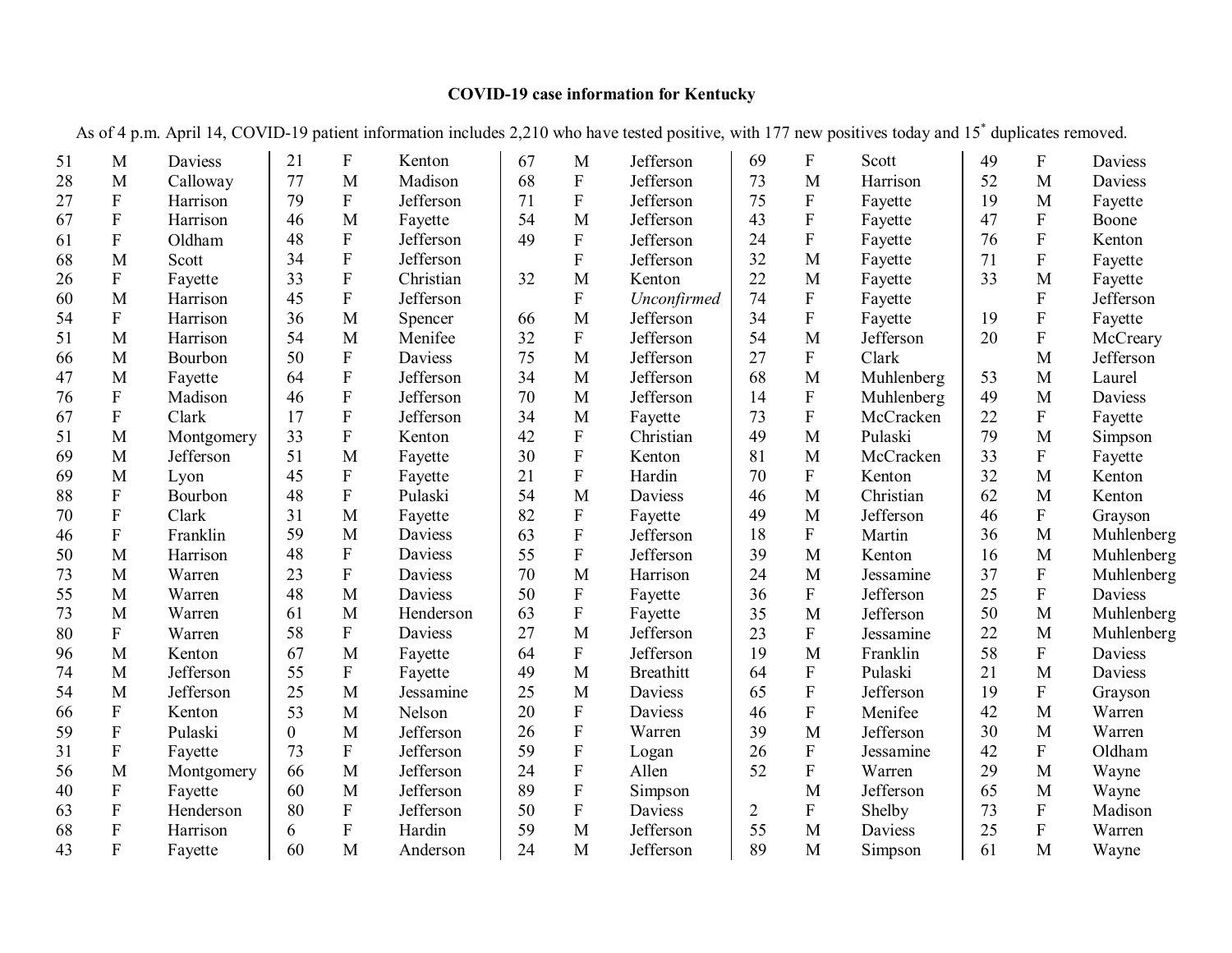| 40 | $\boldsymbol{\mathrm{F}}$ | Simpson        | 56             | ${\bf F}$                 | Jefferson      | 60 | $\boldsymbol{F}$ | Unconfirmed    | 52 | $\boldsymbol{\mathrm{F}}$ | Spencer   | 27           | ${\bf F}$                 | Hopkins        |
|----|---------------------------|----------------|----------------|---------------------------|----------------|----|------------------|----------------|----|---------------------------|-----------|--------------|---------------------------|----------------|
| 29 | ${\bf F}$                 | Fayette        | 44             | $\boldsymbol{\mathrm{F}}$ | Jefferson      | 28 | ${\bf F}$        | Pulaski        | 61 | M                         | Campbell  | 48           | M                         | Madison        |
| 22 | ${\bf F}$                 | Franklin       | 22             | ${\bf F}$                 | Jefferson      | 34 | $\mathbf F$      | Warren         | 56 | M                         | Carroll   | 88           | ${\bf F}$                 | Fayette        |
| 58 | M                         | Madison        | 69             | M                         | Jefferson      | 52 | M                | Jefferson      | 29 | ${\bf F}$                 | Fayette   | 27           | ${\bf F}$                 | Boyle          |
| 74 | ${\bf F}$                 | <b>Daviess</b> | 30             | M                         | Mason          | 85 | $\mathbf F$      | Jefferson      | 73 | M                         | Kenton    | 36           | M                         | Mercer         |
| 57 | ${\bf F}$                 | Jefferson      | 70             | $\mathbf F$               | Jefferson      | 33 | ${\bf F}$        | Jessamine      | 61 | M                         | Boone     | 28           | M                         | Fayette        |
| 21 | ${\bf F}$                 | Calloway       | 30             | $\mathbf F$               | Jefferson      | 62 | M                | Campbell       | 21 | $\mathbf{F}$              | Nicholas  | 59           | ${\bf F}$                 | Fayette        |
| 67 | ${\bf F}$                 | Daviess        | 53             | M                         | Jefferson      | 72 | M                | Boone          | 48 | M                         | Daviess   | 22           | $\rm F$                   | Jefferson      |
| 46 | ${\bf F}$                 | <b>Daviess</b> | 77             | M                         | Hopkins        | 31 | $\mathbf F$      | Scott          | 61 | ${\bf F}$                 | Hopkins   | 51           | $\rm F$                   | Fayette        |
| 62 | ${\bf F}$                 | Christian      | 44             | M                         | <b>Bullitt</b> | 69 | ${\bf F}$        | Woodford       | 61 | M                         | Jefferson | 54           | $\boldsymbol{\mathrm{F}}$ | Fayette        |
| 24 | ${\bf F}$                 | Christian      | 21             | ${\bf F}$                 | Jefferson      | 73 | M                | Jessamine      | 68 | ${\bf F}$                 | Jefferson | 47           | M                         | Simpson        |
| 86 | M                         | Christian      | 66             | M                         | Jefferson      | 21 | ${\bf F}$        | Logan          | 43 | M                         | Jefferson | 69           | M                         | Warren         |
| 51 | M                         | Jefferson      | 34             | $\mathbf F$               | Warren         | 56 | ${\bf F}$        | Hardin         | 64 | ${\bf F}$                 | Fayette   | 32           | ${\bf F}$                 | <b>Bracken</b> |
| 20 | ${\bf F}$                 | Jefferson      | 39             | M                         | Jefferson      | 33 | M                | Fayette        | 63 | $\rm F$                   | Jefferson | 89           | M                         | <b>Butler</b>  |
| 28 | ${\bf F}$                 | Scott          | 58             | M                         | Boone          | 43 | M                | Scott          | 40 | M                         | Scott     | 38           | ${\bf F}$                 | Fayette        |
| 43 | ${\bf F}$                 | Madison        | 81             | ${\bf F}$                 | Campbell       | 42 | ${\bf F}$        | <b>Daviess</b> | 51 | M                         | Grant     | 32           | $\overline{F}$            | Fayette        |
| 14 | M                         | Madison        | 43             | M                         | Kenton         | 47 | M                | Pulaski        | 58 | M                         | Hopkins   | 62           | ${\bf F}$                 | Fayette        |
| 37 | ${\bf F}$                 | Boone          | 78             | ${\bf F}$                 | Jefferson      | 22 | ${\bf F}$        | Kenton         | 72 | M                         | Clark     | $\mathbf{1}$ | M                         | Fayette        |
| 64 | M                         | Fayette        | 60             | $\mathbf F$               | Jefferson      | 60 | ${\bf F}$        | Jefferson      | 73 | ${\bf F}$                 | Kenton    | 57           | M                         | Shelby         |
| 39 | M                         | Hopkins        | 19             | $\mathbf F$               | Oldham         | 50 | ${\bf F}$        | Hardin         | 60 | M                         | Jefferson | 50           | ${\bf F}$                 | Jefferson      |
| 60 | M                         | Clark          | 22             | ${\bf F}$                 | Fayette        | 41 | ${\bf F}$        | Woodford       | 60 | ${\bf F}$                 | Jefferson | 55           | $\mathbf M$               | Washington     |
| 49 | M                         | Clark          | 45             | M                         | Jefferson      | 62 | M                | Jefferson      | 84 | $\rm F$                   | Jefferson | 76           | M                         | Breckinridge   |
| 53 | M                         | Jessamine      | 87             | M                         | Jefferson      | 47 | M                | Jefferson      | 54 | $\rm F$                   | Clark     | 57           | $\boldsymbol{\mathrm{F}}$ | McCracken      |
| 42 | ${\bf F}$                 | Pulaski        | $\overline{7}$ | M                         | Hardin         | 73 | ${\bf F}$        | Jefferson      | 61 | ${\bf F}$                 | Hopkins   | 47           | ${\bf F}$                 | Fayette        |
| 77 | M                         | Webster        | 47             | ${\bf F}$                 | Pulaski        | 36 | M                | Jefferson      | 40 | ${\bf F}$                 | Hopkins   | 36           | $\boldsymbol{\mathrm{F}}$ | Fayette        |
| 56 | M                         | Union          | 44             | ${\bf F}$                 | Jefferson      | 70 | M                | Jefferson      | 26 | M                         | Hopkins   | 46           | $\overline{F}$            | Fayette        |
| 77 | M                         | Fayette        | 17             | ${\bf F}$                 | Fayette        | 65 | M                | Jefferson      | 23 | ${\bf F}$                 | Hopkins   | 42           | M                         | Jefferson      |
| 55 | M                         | Fayette        | 78             | $\boldsymbol{\mathrm{F}}$ | Jefferson      | 54 | M                | Jefferson      | 60 | ${\bf F}$                 | Hopkins   | 20           | M                         | Fayette        |
| 58 | $\boldsymbol{F}$          | Fayette        | 72             | $\rm F$                   | Jefferson      | 32 | $\boldsymbol{F}$ | Jefferson      | 39 | $\mathbf{M}$              | Hopkins   | 54           | $\boldsymbol{\mathrm{F}}$ | Fayette        |
| 69 | M                         | Fayette        | 60             | M                         | Fayette        | 69 | M                | Jefferson      | 30 | M                         | Lawrence  | 80           | ${\bf F}$                 | Jefferson      |
| 62 | F                         | Fayette        | 90             | $\rm F$                   | <b>Bullitt</b> | 43 | $\boldsymbol{F}$ | Jefferson      | 21 | ${\bf F}$                 | Jefferson | 51           | M                         | Jefferson      |
| 45 | ${\bf F}$                 | Fayette        | 52             | $\rm F$                   | <b>Bullitt</b> | 77 | M                | Simpson        | 65 | ${\bf F}$                 | Scott     | 37           | ${\bf F}$                 | Shelby         |
| 43 | $\mathbf F$               | Fayette        | 72             | M                         | Larue          | 58 | M                | Breckinridge   | 51 | $\rm F$                   | Fayette   | 51           | $\mathbf{M}$              | Franklin       |
| 60 | M                         | Jessamine      | 37             | M                         | Jefferson      | 38 | ${\bf F}$        | Fayette        | 45 | $\rm F$                   | Kenton    | 52           | M                         | Jefferson      |
| 19 | M                         | Jessamine      | 69             | ${\bf F}$                 | Jefferson      | 41 | M                | Daviess        | 67 | M                         | Jefferson | 19           | M                         | Jefferson      |
| 39 | M                         | Boone          | 54             | ${\bf F}$                 | Jefferson      | 62 | ${\bf F}$        | Daviess        | 60 | ${\bf F}$                 | Madison   | 76           | $\mathbf F$               | Hopkins        |
| 20 | M                         | Fayette        | 56             | ${\bf F}$                 | Woodford       | 73 | M                | Simpson        | 73 | ${\bf F}$                 | Jefferson | 79           | M                         | Hopkins        |
| 75 | ${\bf F}$                 | Jessamine      | 21             | ${\bf F}$                 | Grant          | 36 | $\mathbf F$      | Daviess        | 56 | ${\bf F}$                 | Fayette   | $\mathbf{1}$ | M                         | Campbell       |
| 57 | M                         | Jefferson      | 36             | $\overline{F}$            | Jefferson      | 34 | M                | Daviess        | 66 | M                         | Fayette   | 25           | M                         | Jefferson      |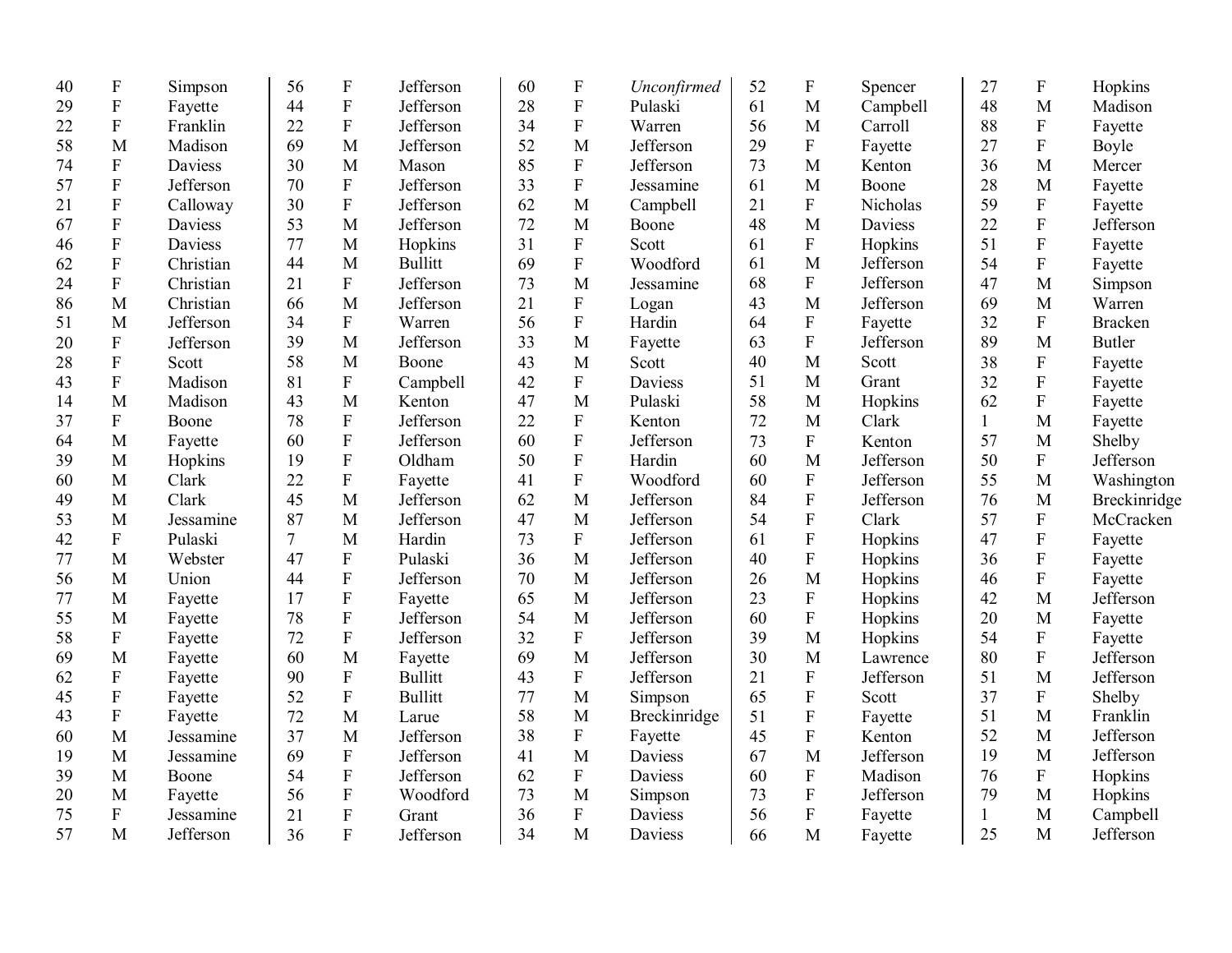| 79 | M                         | Hopkins        | 46 | $\boldsymbol{\mathrm{F}}$ | Jefferson      | 64 | $\mathbf{F}$     | Union      | 29 | F                         | Jefferson      | 53 | $\mathbf F$               | Larue     |
|----|---------------------------|----------------|----|---------------------------|----------------|----|------------------|------------|----|---------------------------|----------------|----|---------------------------|-----------|
| 63 | ${\bf F}$                 | Fayette        | 15 | $\boldsymbol{\mathrm{F}}$ | Jessamine      | 56 | M                | Jefferson  | 85 | ${\bf F}$                 | Jefferson      | 21 | $\mathbf F$               | Fayette   |
| 70 | $\mathbf F$               | Hopkins        | 31 | M                         | Marshall       | 48 | $\mathbf{F}$     | Hardin     | 72 | M                         | Jefferson      | 35 | F                         | Shelby    |
| 69 | $\overline{F}$            | Nelson         | 74 | M                         | <b>Bullitt</b> | 35 | M                | Rockcastle | 61 | ${\bf F}$                 | Oldham         | 37 | $\overline{F}$            | Fayette   |
| 56 | ${\bf F}$                 | Taylor         | 74 | M                         | Jefferson      | 70 | M                | Kenton     | 53 | F                         | <b>Daviess</b> | 55 | ${\bf F}$                 | Hancock   |
| 31 | M                         | Powell         | 72 | $\mathbf{F}$              | Fayette        | 32 | F                | Jefferson  | 26 | F                         | Jefferson      | 67 | $\overline{F}$            | Bourbon   |
| 39 | F                         | Taylor         | 35 | M                         | Boone          | 59 | $\overline{F}$   | Jefferson  | 61 | ${\bf F}$                 | Fayette        | 60 | ${\bf F}$                 | Jefferson |
| 36 | $\overline{F}$            | Jefferson      | 39 | M                         | Campbell       | 81 | M                | Jefferson  | 87 | ${\bf F}$                 | Jefferson      | 63 | ${\bf F}$                 | Daviess   |
| 29 | M                         | Lewis          | 19 | ${\bf F}$                 | Bourbon        | 65 | $\boldsymbol{F}$ | Campbell   | 31 | $\mathbf F$               | Jefferson      | 19 | $\overline{F}$            | Jessamine |
| 33 | M                         | Jefferson      | 58 | $\rm F$                   | Woodford       | 62 | M                | Jefferson  | 23 | ${\bf F}$                 | Jefferson      | 33 | $\boldsymbol{\mathrm{F}}$ | Fayette   |
| 71 | ${\bf F}$                 | Jefferson      | 47 | ${\bf F}$                 | Fayette        | 82 | ${\bf F}$        | Henry      | 63 | M                         | Daviess        | 55 | ${\bf F}$                 | Fayette   |
| 28 | ${\bf F}$                 | Kenton         | 25 | M                         | Fayette        | 36 | ${\bf F}$        | Jefferson  | 59 | M                         | Jefferson      | 65 | $\overline{F}$            | Fayette   |
| 62 | M                         | Hopkins        | 69 | M                         | Fayette        | 49 | ${\bf F}$        | Edmonson   | 54 | ${\bf F}$                 | Jefferson      | 51 | $\boldsymbol{\mathrm{F}}$ | Fayette   |
| 37 | M                         | Fayette        | 30 | M                         | Fayette        | 36 | ${\bf F}$        | Edmonson   | 88 | ${\bf F}$                 | Jefferson      | 21 | ${\bf F}$                 | Fayette   |
| 34 | M                         | Fayette        | 73 | $\rm F$                   | Fayette        | 62 | M                | Scott      | 70 | ${\bf F}$                 | Jefferson      | 64 | M                         | Jefferson |
| 33 | ${\bf F}$                 | Scott          | 80 | M                         | Marion         | 40 | M                | Jefferson  | 52 | ${\bf F}$                 | Jefferson      | 55 | M                         | Jefferson |
| 71 | ${\bf F}$                 | Fayette        | 53 | ${\bf F}$                 | Jefferson      | 38 | M                | Hopkins    | 23 | ${\bf F}$                 | Oldham         | 59 | ${\bf F}$                 | Fayette   |
| 40 | $\overline{F}$            | Fayette        | 51 | M                         | Jefferson      | 54 | M                | Montgomery | 22 | $\mathbf F$               | Jefferson      | 70 | U                         | Jefferson |
| 84 | M                         | Jefferson      | 24 | M                         | Jefferson      | 33 | M                | Carroll    | 47 | M                         | Jefferson      | 37 | $\overline{F}$            | Jefferson |
| 25 | M                         | Fayette        | 43 | M                         | Jefferson      | 46 | M                | Hopkins    | 59 | M                         | Jefferson      | 53 | $\overline{F}$            | Fayette   |
| 53 | ${\bf F}$                 | Fayette        | 52 | M                         | Jefferson      | 72 | M                | Graves     | 48 | ${\bf F}$                 | Fayette        | 22 | $\overline{F}$            | Fayette   |
| 45 | M                         | Fayette        | 71 | M                         | Jefferson      | 50 | ${\bf F}$        | Madison    | 39 | ${\bf F}$                 | Jefferson      | 83 | $\boldsymbol{\mathrm{F}}$ | Jefferson |
| 36 | ${\bf F}$                 | Fayette        | 52 | $\boldsymbol{\mathrm{F}}$ | Jefferson      | 60 | M                | Hopkins    | 56 | ${\bf F}$                 | Hopkins        | 66 | M                         | Fayette   |
| 20 | ${\bf F}$                 | Fayette        | 82 | M                         | Jefferson      | 68 | M                | Kenton     | 63 | $\boldsymbol{\mathrm{F}}$ | Fayette        | 30 | M                         | Fayette   |
| 88 | ${\bf F}$                 | Fayette        | 52 | $\boldsymbol{\mathrm{F}}$ | Jefferson      | 61 | M                | Laurel     | 28 | ${\bf F}$                 | Jefferson      | 68 | M                         | Fayette   |
| 74 | ${\bf F}$                 | Fayette        | 78 | ${\bf F}$                 | Jefferson      | 33 | M                | Anderson   | 90 | $\boldsymbol{\mathrm{F}}$ | Jefferson      | 36 | M                         | Fayette   |
| 22 | $\boldsymbol{\mathrm{F}}$ | Boyd           | 28 | $\mathbf U$               | Jefferson      | 20 | ${\bf F}$        | McCracken  | 24 | ${\bf F}$                 | Shelby         | 58 | ${\bf F}$                 | Fayette   |
| 28 | $\boldsymbol{\mathrm{F}}$ | Boyd           | 72 | ${\bf F}$                 | Jefferson      | 61 | M                | Jefferson  | 33 | M                         | Fayette        | 52 | M                         | Jefferson |
| 42 | ${\bf F}$                 | Boyd           | 69 | M                         | Jefferson      | 28 | M                | Christian  | 36 | M                         | Jefferson      | 67 | $\mathbf F$               | Jefferson |
| 63 | $\boldsymbol{\mathrm{F}}$ | Boyd           | 77 | $\mathbf F$               | Jefferson      | 21 | $\mathbf{F}$     | Woodford   | 49 | M                         | Jefferson      | 53 | ${\bf F}$                 | Jefferson |
| 64 | $\mathbf F$               | Calloway       | 29 | ${\bf F}$                 | Jefferson      | 56 | F                | McCracken  | 14 | ${\bf F}$                 | Jefferson      | 58 | M                         | Boyle     |
| 45 | M                         | McCracken      | 74 | $\mathbf{F}$              | Jefferson      | 39 | ${\bf F}$        | Jefferson  | 24 | $\overline{F}$            | Jefferson      | 28 | M                         | Jefferson |
| 24 | $\boldsymbol{\mathrm{F}}$ | Fayette        | 66 | M                         | Jefferson      | 59 | M                | Fayette    | 52 | $\overline{F}$            | Pulaski        | 80 | ${\bf F}$                 | Jefferson |
| 67 | M                         | <b>Bullitt</b> | 89 | $\overline{F}$            | Jefferson      | 52 | ${\bf F}$        | Jefferson  | 49 | $\overline{F}$            | Muhlenberg     | 35 | M                         | Marshall  |
| 53 | $\mathbf F$               | <b>Bullitt</b> | 55 | $\boldsymbol{\mathrm{F}}$ | Jefferson      | 36 | ${\bf F}$        | Jefferson  | 41 | ${\bf F}$                 | Jessamine      | 36 | $\mathbf F$               | Pulaski   |
| 40 | M                         | Warren         | 78 | ${\bf F}$                 | Jefferson      | 20 | M                | Jefferson  | 51 | M                         | Jefferson      | 47 | ${\bf F}$                 | McCracken |
| 41 | F                         | Christian      | 32 | $\boldsymbol{\mathrm{F}}$ | Jefferson      | 47 | M                | Jefferson  | 41 | $\rm F$                   | Jessamine      | 31 | ${\bf F}$                 | Kenton    |
| 47 | ${\bf F}$                 | Boone          | 78 | M                         | Jefferson      | 54 | M                | Jefferson  | 81 | $\rm F$                   | Jefferson      | 63 | M                         | Campbell  |
| 53 | $\boldsymbol{\mathrm{F}}$ | Campbell       | 50 | M                         | Clark          | 24 | $\mathbf{F}$     | Jefferson  | 34 | M                         | Jefferson      | 45 | ${\bf F}$                 | Boone     |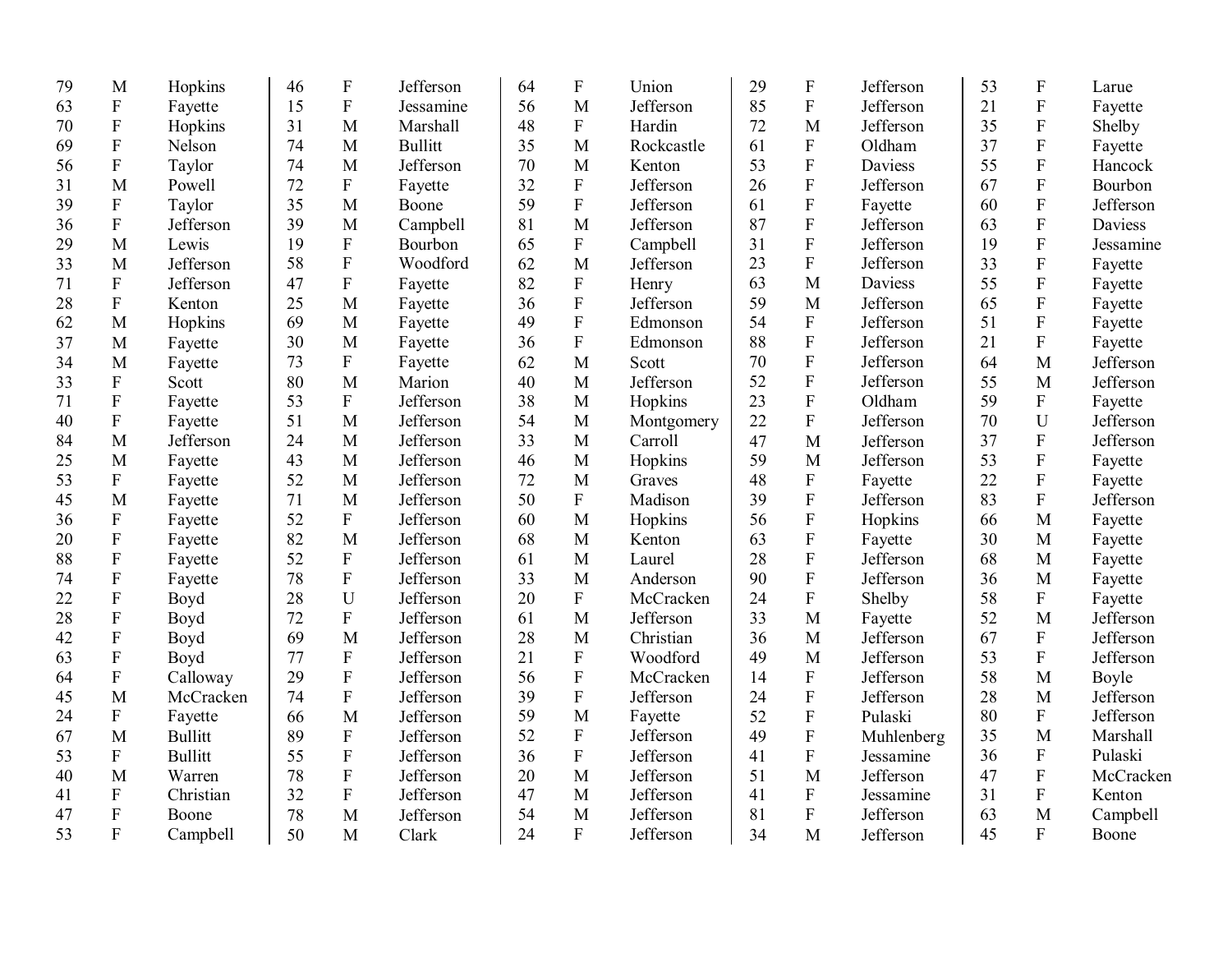| 26 | ${\bf F}$                 | Kenton      | 19  | $\mathbf F$               | Jefferson   | 31 | ${\bf F}$                 | Mercer         | 50 | M                         | Jefferson  | 19 | ${\bf F}$                 | Caldwell       |
|----|---------------------------|-------------|-----|---------------------------|-------------|----|---------------------------|----------------|----|---------------------------|------------|----|---------------------------|----------------|
| 49 | M                         | McCracken   | 36  | M                         | Unconfirmed | 57 | ${\bf F}$                 | Jefferson      | 68 | M                         | Jefferson  | 89 | $\overline{F}$            | Kenton         |
| 56 | ${\bf F}$                 | Jefferson   | 38  | $\mathbf F$               | Unconfirmed | 74 | $\mathbf{M}$              | Daviess        | 71 | $\rm F$                   | Jefferson  | 89 | ${\bf F}$                 | Kenton         |
| 60 | $\mathbf F$               | Hopkins     | 41  | $\boldsymbol{\mathrm{F}}$ | Pulaski     | 59 | M                         | Hopkins        | 59 | $\boldsymbol{\mathrm{F}}$ | Crittenden | 41 | M                         | Scott          |
| 69 | ${\bf F}$                 | Kenton      | 44  | M                         | Oldham      | 56 | $\boldsymbol{\mathrm{F}}$ | Boyle          | 48 | ${\bf F}$                 | Fayette    | 93 | ${\bf F}$                 | Kenton         |
| 41 | ${\bf F}$                 | Fayette     | 75  | M                         | Fayette     | 39 | ${\bf F}$                 | Jefferson      | 85 | M                         | Woodford   | 70 | ${\bf F}$                 | Graves         |
| 45 | ${\bf F}$                 | Fayette     | 70  | ${\bf F}$                 | Unconfirmed | 34 | $\boldsymbol{\mathrm{F}}$ | Jefferson      | 4  | M                         | Edmonson   | 51 | ${\bf F}$                 | Boyle          |
| 28 | M                         | Hopkins     | 24  | M                         | Unconfirmed | 60 | M                         | Daviess        | 39 | $\boldsymbol{\mathrm{F}}$ | Edmonson   | 60 | M                         | Boyle          |
| 76 | ${\bf F}$                 | Hopkins     | 37  | M                         | Unconfirmed | 61 | M                         | Christian      | 20 | M                         | Warren     | 48 | ${\bf F}$                 | Boyle          |
| 45 | M                         | Scott       | 32  | ${\bf F}$                 | Unconfirmed | 75 | ${\bf F}$                 | Meade          | 57 | M                         | Bath       | 58 | ${\bf F}$                 | Boyle          |
| 70 | ${\bf F}$                 | Christian   | 23  | ${\bf F}$                 | Jefferson   | 67 | $\mathbf{M}$              | Madison        | 33 | M                         | Campbell   | 53 | M                         | <b>Bullitt</b> |
| 94 | ${\bf F}$                 | Lyon        | 57  | M                         | Muhlenberg  | 51 | $\mathbf M$               | Scott          | 73 | ${\bf F}$                 | Clark      | 73 | ${\bf F}$                 | <b>Bullitt</b> |
| 57 | M                         | Hopkins     | 47  | ${\bf F}$                 | Jefferson   | 61 | F                         | Fayette        | 49 | M                         | Kenton     | 61 | ${\bf F}$                 | Calloway       |
| 47 | $\boldsymbol{\mathrm{F}}$ | Henry       | 33  | M                         | Jefferson   | 36 | M                         | Jefferson      | 80 | ${\bf F}$                 | Hopkins    | 47 | ${\bf F}$                 | Carter         |
| 66 | M                         | Christian   | 46  | M                         | Campbell    | 61 | $\mathbf F$               | <b>Bullitt</b> | 40 | $\rm F$                   | Christian  | 66 | M                         | Campbell       |
| 63 | $\rm F$                   | Fayette     | 30  | M                         | Christian   | 41 | M                         | McCracken      | 50 | $\rm F$                   | Christian  | 86 | ${\bf F}$                 | Christian      |
| 78 | ${\bf F}$                 | Woodford    | 36  | ${\bf F}$                 | Unconfirmed | 58 | M                         | Jefferson      | 77 | M                         | Kenton     | 30 | ${\bf F}$                 | Edmonson       |
| 66 | ${\bf F}$                 | Jefferson   | 27  | ${\bf F}$                 | Unconfirmed | 77 | M                         | Jefferson      | 92 | ${\bf F}$                 | Kenton     | 55 | ${\bf F}$                 | Boyd           |
| 85 | M                         | Jefferson   | 40  | M                         | Pulaski     | 77 | M                         | Jefferson      | 88 | ${\bf F}$                 | Jefferson  | 43 | M                         | Boyd           |
| 42 | M                         | Jefferson   | 56  | $\mathbf F$               | Fayette     | 51 | M                         | McCracken      | 65 | M                         | Fayette    | 52 | M                         | Boyd           |
| 35 | ${\bf F}$                 | Adair       | 45  | $\rm F$                   | Fayette     | 71 | M                         | Jefferson      | 70 | M                         | Fayette    | 29 | M                         | Boyd           |
| 52 | $\boldsymbol{\mathrm{F}}$ | Logan       | 59  | M                         | Fayette     | 62 | $\mathbf F$               | Cumberland     | 79 | $\rm F$                   | Christian  | 30 | ${\bf F}$                 | Boyd           |
| 54 | ${\bf F}$                 | Kenton      | 28  | M                         | Pike        | 51 | M                         | Montgomery     | 43 | M                         | Perry      | 70 | M                         | Greenup        |
| 60 | $\boldsymbol{\mathrm{F}}$ | Webster     | 48  | M                         | Warren      | 22 | ${\bf F}$                 | Menifee        | 75 | $\mathbf F$               | Christian  | 66 | M                         | Boyd           |
| 47 | $\boldsymbol{\mathrm{F}}$ | Hopkins     | 25  | $\mathbf F$               | Boone       | 73 | $\mathbf F$               | Jefferson      | 59 | $\mathbf{M}$              | Christian  | 86 | ${\bf F}$                 | Madison        |
| 56 | ${\bf F}$                 | Jefferson   | 51  | $\rm F$                   | Fayette     | 28 | M                         | Jefferson      | 88 | ${\bf F}$                 | Kenton     | 60 | $\boldsymbol{\mathrm{F}}$ | Jefferson      |
| 31 | ${\bf F}$                 | Unconfirmed | 32  | M                         | Warren      | 55 | $\boldsymbol{\mathrm{F}}$ | Jefferson      | 49 | M                         | Boyd       | 9  | ${\bf F}$                 | Russell        |
| 21 | M                         | Unconfirmed | 83  | M                         | Campbell    | 48 | M                         | Jefferson      | 62 | M                         | Pulaski    | 29 | ${\bf F}$                 | Johnson        |
| 27 | M                         | Jefferson   | 33  | ${\bf F}$                 | Daviess     | 46 | M                         | Jefferson      | 38 | M                         | Pendleton  | 88 | $\boldsymbol{\mathrm{F}}$ | Kenton         |
| 24 | ${\bf F}$                 | Unconfirmed | 48  | $\rm F$                   | Jefferson   | 57 | M                         | Jefferson      | 75 | M                         | Grant      | 60 | $\boldsymbol{\mathrm{F}}$ | Jefferson      |
| 73 | M                         | Unconfirmed | 56  | M                         | Logan       | 50 | M                         | Jefferson      | 89 | $\mathbf F$               | Kenton     | 39 | ${\bf F}$                 | Jefferson      |
| 57 | ${\bf F}$                 | Unconfirmed | 32  | M                         | Jefferson   | 59 | M                         | Jefferson      | 76 | $\mathbf{M}$              | Adair      | 47 | $\mathbf{M}$              | Jefferson      |
| 29 | $\boldsymbol{\mathrm{F}}$ | Unconfirmed | 24  | M                         | Christian   | 55 | ${\bf F}$                 | Jefferson      | 67 | ${\bf F}$                 | Fayette    | 56 | M                         | Jefferson      |
| 35 | $\boldsymbol{\mathrm{F}}$ | Unconfirmed | 64  | ${\bf F}$                 | Nelson      | 52 | M                         | Jefferson      | 63 | ${\bf F}$                 | Fayette    | 56 | $\boldsymbol{\mathrm{F}}$ | Jefferson      |
| 60 | M                         | Unconfirmed | 68  | $\rm F$                   | Harrison    | 58 | U                         | Jefferson      | 19 | ${\bf F}$                 | Fayette    | 43 | ${\bf F}$                 | Unconfirmed    |
| 27 | M                         | Jefferson   | 66  | M                         | Jefferson   | 42 | ${\bf F}$                 | Nelson         | 44 | $\mathbf{M}$              | Allen      | 53 | M                         | Jefferson      |
| 22 | ${\bf F}$                 | Unconfirmed | 37  | M                         | Fayette     | 61 | M                         | Jefferson      | 47 | M                         | Anderson   | 93 | M                         | Unconfirmed    |
| 22 | $\boldsymbol{\mathrm{F}}$ | Jefferson   | 58  | ${\bf F}$                 | Caldwell    | 63 | M                         | Jefferson      | 90 | ${\bf F}$                 | Adair      | 90 | ${\bf F}$                 | Unconfirmed    |
| 63 | M                         | Unconfirmed | 102 | $\mathbf{F}$              | Calloway    | 55 | M                         | Jefferson      | 55 | M                         | Mason      | 66 | $\overline{F}$            | Unconfirmed    |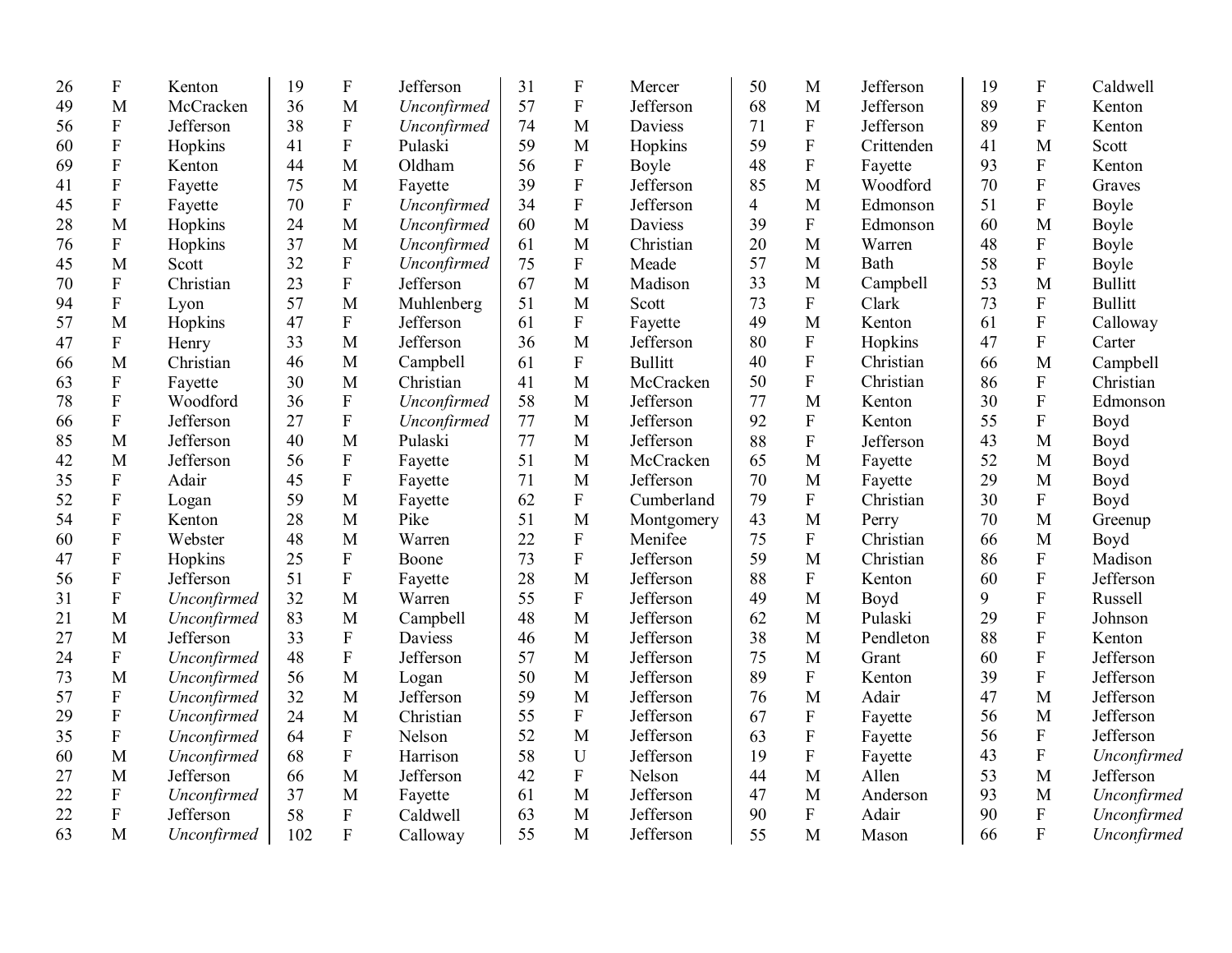| 86 | M                         | Jefferson   | 83 | M                         | Jefferson      | 41 | ${\bf F}$                 | Jefferson   | 74 | M              | Wayne      | 47 | ${\bf F}$                 | Warren     |
|----|---------------------------|-------------|----|---------------------------|----------------|----|---------------------------|-------------|----|----------------|------------|----|---------------------------|------------|
| 29 | M                         | Unconfirmed | 20 | ${\bf F}$                 | Caldwell       | 80 | ${\bf F}$                 | Shelby      | 77 | ${\bf F}$      | Simpson    | 57 | M                         | Jessamine  |
| 67 | $\mathbf U$               | Unconfirmed | 86 | ${\bf F}$                 | Lyon           | 8  | ${\bf F}$                 | Jefferson   | 38 | $\overline{F}$ | Simpson    | 50 | M                         | Pendleton  |
| 84 | $\mathbf U$               | Unconfirmed | 47 | $\boldsymbol{\mathrm{F}}$ | Marion         | 50 | ${\bf F}$                 | Jefferson   | 48 | M              | Simpson    | 69 | $\mathbf{F}$              | Mercer     |
| 63 | U                         | Unconfirmed | 37 | ${\bf F}$                 | Hardin         | 60 | M                         | Jefferson   | 69 | ${\bf F}$      | Simpson    | 21 | M                         | Scott      |
| 81 | M                         | Unconfirmed | 16 | $\boldsymbol{\mathrm{F}}$ | Meade          | 60 | $\mathbf{F}$              | Jefferson   | 32 | $\overline{F}$ | Simpson    | 60 | $\boldsymbol{\mathrm{F}}$ | Scott      |
| 53 | $\boldsymbol{\mathrm{F}}$ | Unconfirmed | 26 | $\boldsymbol{\mathrm{F}}$ | Washington     | 34 | M                         | Jefferson   | 53 | $\overline{F}$ | Hopkins    | 59 | M                         | Marshall   |
| 46 | M                         | Unconfirmed | 46 | ${\bf F}$                 | Hardin         | 20 | M                         | Jefferson   | 54 | $\rm F$        | Hopkins    | 75 | M                         | McCracken  |
| 78 | M                         | Jefferson   | 72 | M                         | Marion         | 52 | $\mathbf F$               | Jefferson   | 48 | $\overline{F}$ | Hopkins    | 41 | ${\bf F}$                 | Jefferson  |
| 71 | ${\bf F}$                 | Jefferson   | 36 | ${\bf F}$                 | Lewis          | 41 | M                         | Jefferson   | 53 | M              | Hopkins    | 81 | M                         | Boone      |
| 57 | M                         | Jefferson   | 21 | ${\bf F}$                 | Henderson      | 42 | M                         | Jefferson   | 32 | ${\bf F}$      | Hopkins    | 82 | ${\bf F}$                 | Marshall   |
| 44 | ${\bf F}$                 | Jefferson   | 77 | ${\bf F}$                 | Henderson      | 75 | M                         | Jefferson   | 75 | M              | Jefferson  | 50 | $\overline{F}$            | Oldham     |
| 69 | ${\bf F}$                 | Jefferson   | 76 | M                         | Lyon           | 50 | M                         | Jefferson   | 40 | ${\bf F}$      | Fayette    | 50 | ${\bf F}$                 | Montgomery |
| 48 | M                         | Jefferson   | 19 | ${\bf F}$                 | Fayette        | 59 | ${\bf F}$                 | Jefferson   | 74 | $\rm F$        | Hopkins    | 65 | M                         | Crittenden |
| 69 | M                         | Jefferson   | 36 | ${\bf F}$                 | Daviess        | 72 | M                         | Jefferson   | 22 | ${\bf F}$      | Christian  | 49 | M                         | Kenton     |
| 48 | M                         | Jefferson   | 57 | ${\bf F}$                 | Daviess        | 42 | M                         | Jefferson   | 71 | M              | Christian  | 86 | M                         | Christian  |
| 61 | M                         | Jefferson   | 61 | M                         | Jefferson      | 48 | $\mathbf F$               | Jefferson   | 63 | ${\bf F}$      | Christian  | 62 | M                         | Muhlenberg |
| 63 | M                         | Jefferson   | 21 | M                         | Kenton         | 43 | ${\bf F}$                 | Unconfirmed | 61 | M              | Christian  | 43 | M                         | Muhlenberg |
| 71 | ${\bf F}$                 | Jefferson   | 80 | ${\bf F}$                 | Jefferson      | 67 | M                         | Unconfirmed | 21 | ${\bf F}$      | Christian  | 51 | $\mathbf{F}$              | Jefferson  |
| 30 | $\overline{F}$            | Franklin    | 39 | $\mathbf F$               | Woodford       | 62 | $\mathbf{F}$              | Jefferson   | 45 | M              | Christian  | 63 | $\mathbf{F}$              | Shelby     |
| 65 | M                         | Franklin    | 63 | M                         | Webster        | 76 | $\overline{F}$            | Jefferson   | 37 | $\overline{F}$ | Christian  | 66 | M                         | Jefferson  |
| 27 | ${\bf F}$                 | Greenup     | 48 | $\mathbf{M}$              | Jefferson      | 64 | M                         | Jefferson   | 85 | ${\bf F}$      | McLean     | 29 | $\mathbf{M}$              | Muhlenberg |
| 34 | M                         | Henderson   | 34 | ${\bf F}$                 | Jefferson      | 30 | ${\bf F}$                 | Jefferson   | 53 | M              | Muhlenberg | 54 | ${\bf F}$                 | Christian  |
| 30 | ${\bf F}$                 | Henderson   | 47 | M                         | Jefferson      | 53 | $\overline{F}$            | Jefferson   | 74 | M              | Fayette    | 32 | $\rm F$                   | Muhlenberg |
| 69 | M                         | Larue       | 66 | M                         | Jefferson      | 59 | M                         | Jefferson   | 50 | ${\bf F}$      | Rockcastle | 54 | ${\bf F}$                 | Fayette    |
| 48 | U                         | Jefferson   | 10 | $\mathbf{F}$              | Jefferson      | 37 | $\mathbf{F}$              | Jefferson   | 76 | ${\bf F}$      | Leslie     | 54 | $\overline{F}$            | Rockcastle |
| 37 | $\mathbf U$               | Jefferson   | 21 | M                         | Jefferson      | 58 | U                         | Jefferson   | 59 | ${\bf F}$      | Pulaski    | 54 | $\mathbf{F}$              | Oldham     |
| 37 | U                         | Jefferson   | 39 | M                         | Jefferson      | 55 | M                         | Jefferson   | 54 | M              | Harrison   | 39 | M                         | Marshall   |
| 72 | $\mathbf U$               | Jefferson   | 39 | $\mathbf F$               | Jefferson      | 32 | ${\bf F}$                 | Jefferson   | 44 | M              | Jefferson  | 73 | M                         | Rockcastle |
| 33 | M                         | Clark       | 57 | M                         | <b>Bullitt</b> | 49 | M                         | Ohio        | 51 | $\overline{F}$ | Boone      | 30 | M                         | Madison    |
| 32 | U                         | Jefferson   | 63 | ${\bf F}$                 | Jefferson      | 61 | $\mathbf{F}$              | Christian   | 33 | ${\bf F}$      | Jefferson  | 21 | $\mathbf{F}$              | Christian  |
| 70 | M                         | Jefferson   | 1  | $\mathbf F$               | Jefferson      | 18 | M                         | Christian   | 40 | $\rm F$        | Daviess    | 53 | $\rm F$                   | Franklin   |
| 64 | U                         | Jefferson   | 65 | ${\bf F}$                 | Jefferson      | 39 | M                         | Franklin    | 34 | M              | Daviess    | 56 | ${\bf F}$                 | Hopkins    |
| 22 | M                         | Scott       | 60 | M                         | Jefferson      | 61 | ${\bf F}$                 | Christian   | 33 | ${\bf F}$      | McCracken  | 49 | $\boldsymbol{\mathrm{F}}$ | Jefferson  |
| 55 | $\boldsymbol{F}$          | Oldham      | 63 | ${\bf F}$                 | Jefferson      | 50 | $\boldsymbol{\mathrm{F}}$ | Mercer      | 36 | ${\bf F}$      | Jefferson  | 18 | M                         | Jefferson  |
| 32 | ${\bf F}$                 | Fayette     | 70 | ${\bf F}$                 | Jefferson      | 79 | M                         | Perry       | 34 | M              | Jefferson  | 84 | ${\bf F}$                 | Jefferson  |
| 23 | M                         | Montgomery  | 84 | $\boldsymbol{\mathrm{F}}$ | Jefferson      | 55 | M                         | Warren      | 74 | ${\bf F}$      | McCracken  | 37 | $\mathbf{F}$              | Jefferson  |
| 37 | M                         | Jessamine   | 74 | M                         | Jefferson      | 37 | $\boldsymbol{\mathrm{F}}$ | Perry       | 19 | M              | Warren     | 76 | M                         | Hopkins    |
| 56 | $\mathbf{F}$              | Daviess     | 57 | $\overline{F}$            | Shelby         | 51 | $\overline{F}$            | Clinton     | 48 | $\overline{F}$ | Warren     | 50 | M                         | Jefferson  |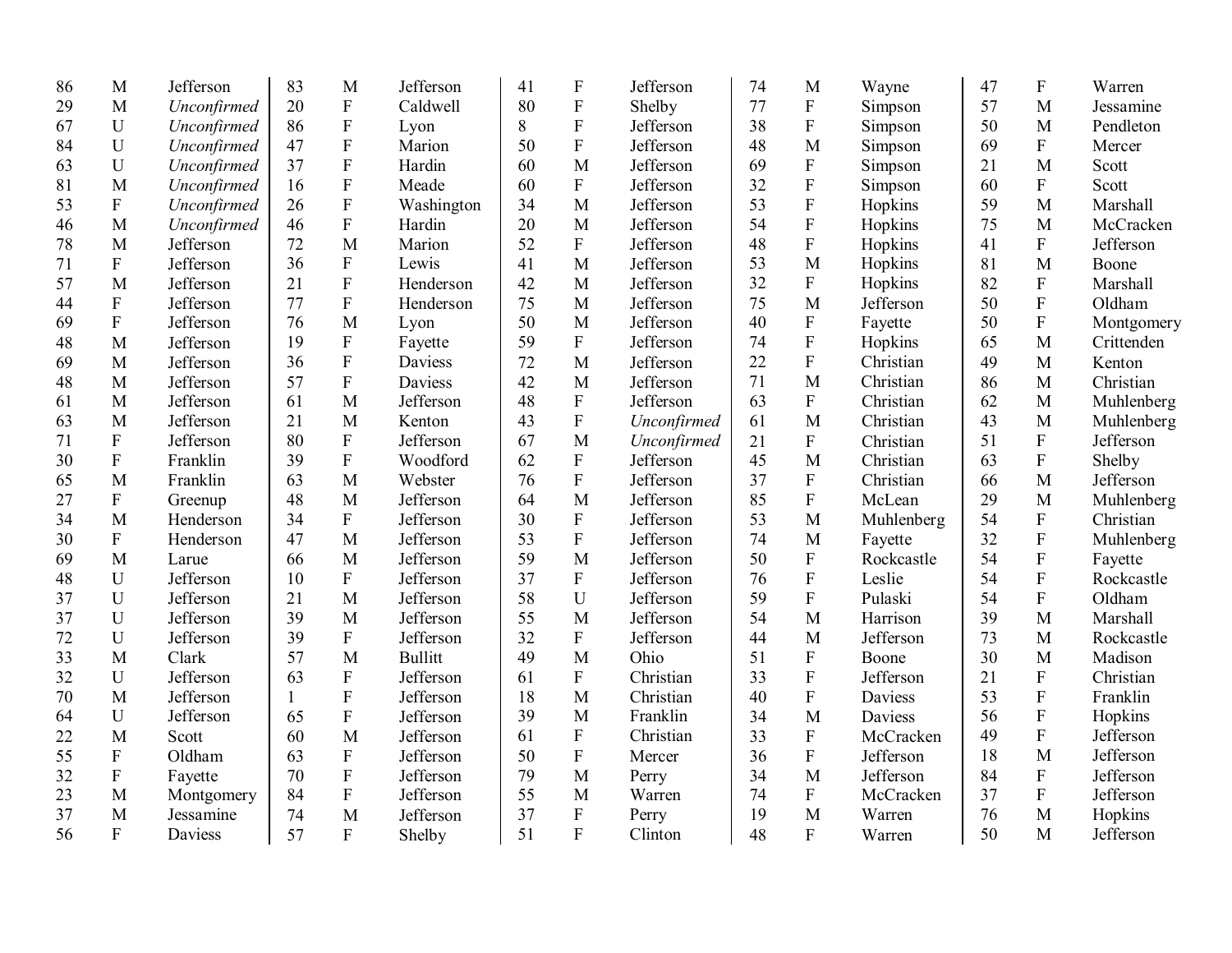| 48     | ${\bf F}$                 | Jefferson    | 73 | M                         | Jefferson   | 48 | M                         | Unconfirmed    | 71 | F              | Calloway       | 18 | M              | Jefferson     |
|--------|---------------------------|--------------|----|---------------------------|-------------|----|---------------------------|----------------|----|----------------|----------------|----|----------------|---------------|
| 6      | M                         | Jefferson    | 72 | ${\bf F}$                 | Jefferson   | 63 | M                         | Unconfirmed    | 76 | M              | Daviess        | 86 | M              | Lyon          |
| 29     | $\mathbf{F}$              | Jefferson    | 63 | M                         | Jefferson   | 63 | $\boldsymbol{\mathrm{F}}$ | Hardin         | 53 | M              | <b>Daviess</b> | 66 | M              | Fayette       |
| 18     | $\boldsymbol{\mathrm{F}}$ | Jefferson    | 28 | ${\bf F}$                 | Jefferson   | 73 | M                         | Unconfirmed    | 19 | ${\bf F}$      | Warren         | 22 | M              | Fayette       |
| 43     | ${\bf F}$                 | Jefferson    | 57 | M                         | Jefferson   | 38 | $\boldsymbol{\mathrm{F}}$ | Hardin         | 62 | ${\bf F}$      | McLean         | 33 | M              | Fayette       |
| 25     | M                         | Jefferson    | 48 | ${\bf F}$                 | Jefferson   | 66 | $\boldsymbol{\mathrm{F}}$ | Unconfirmed    | 54 | M              | Carter         | 72 | ${\bf F}$      | Lyon          |
| 28     | M                         | Todd         | 52 | ${\bf F}$                 | Jefferson   | 90 | $\mathbf F$               | Jefferson      | 56 | M              | Muhlenberg     | 83 | ${\bf F}$      | Adair         |
| 50     | ${\bf F}$                 | Todd         | 62 | M                         | Jefferson   | 91 | $\mathbf F$               | Jefferson      | 36 | M              | Muhlenberg     | 45 | $\overline{F}$ | Adair         |
| 34     | ${\bf F}$                 | Barren       | 46 | $\rm F$                   | Jefferson   | 68 | $\boldsymbol{\mathrm{F}}$ | Unconfirmed    | 25 | M              | Muhlenberg     | 33 | M              | McCreary      |
| 48     | ${\bf F}$                 | Boone        | 32 | ${\bf F}$                 | Jefferson   | 92 | M                         | Jefferson      | 37 | M              | Muhlenberg     | 74 | M              | <b>Butler</b> |
| 59     | ${\bf F}$                 | Boone        | 61 | ${\bf F}$                 | Jefferson   | 92 | F                         | Unconfirmed    | 32 | $\mathbf M$    | Muhlenberg     | 85 | ${\bf F}$      | Kenton        |
| 40     | M                         | Boone        | 37 | M                         | Jefferson   | 57 | M                         | Unconfirmed    | 40 | M              | Muhlenberg     | 30 | ${\bf F}$      | Hart          |
| 70     | M                         | Boone        | 86 | M                         | Jefferson   | 41 | M                         | Unconfirmed    | 78 | M              | Jefferson      | 29 | M              | Muhlenberg    |
| 52     | M                         | Boone        | 92 | $\mathbf F$               | Nelson      | 20 | U                         | Unconfirmed    | 56 | M              | Montgomery     | 79 | M              | Jackson       |
| 20     | M                         | Boone        | 42 | M                         | Jefferson   | 42 | F                         | Unconfirmed    | 44 | ${\bf F}$      | Russell        | 85 | ${\bf F}$      | Jackson       |
| 39     | M                         | Boone        | 39 | M                         | Jefferson   | 59 | ${\bf F}$                 | Unconfirmed    | 67 | M              | Calloway       | 85 | M              | Jackson       |
| 65     | M                         | Boone        | 56 | M                         | Jefferson   | 31 | ${\bf F}$                 | Jefferson      | 51 | ${\bf F}$      | Monroe         | 78 | ${\bf F}$      | Daviess       |
| 40     | M                         | Boone        | 32 | ${\bf F}$                 | Jefferson   | 32 | F                         | Jefferson      | 51 | ${\bf F}$      | Monroe         | 32 | ${\bf F}$      | Jefferson     |
| 29     | M                         | Boyd         | 68 | M                         | Jefferson   | 55 | M                         | Jefferson      | 50 | M              | Daviess        | 65 | U              | Kenton        |
| 37     | F                         | Boyd         | 62 | ${\bf F}$                 | Jefferson   | 28 | U                         | Unconfirmed    | 54 | M              | Pulaski        | 66 | U              | Christian     |
| 24     | M                         | Campbell     | 36 | U                         | Jefferson   | 64 | M                         | Unconfirmed    | 61 | $\rm F$        | Ohio           | 28 | $\mathbf U$    | Christian     |
| 91     | ${\bf F}$                 | Kenton       | 17 | ${\bf F}$                 | Jefferson   | 59 | M                         | Unconfirmed    | 38 | M              | Marshall       | 42 | $\mathbf U$    | Christian     |
| 91     | ${\bf F}$                 | Kenton       | 57 | $\mathbf F$               | Jefferson   | 51 | F                         | Unconfirmed    | 64 | M              | Fayette        |    | $\mathbf U$    | Jefferson     |
| 96     | M                         | Boyd         | 71 | $\mathbf U$               | Jefferson   | 54 | M                         | Unconfirmed    | 49 | M              | Christian      | 56 | ${\bf F}$      | Jessamine     |
| 55     | M                         | Laurel       | 73 | M                         | Jefferson   | 40 | U                         | Unconfirmed    | 59 | ${\bf F}$      | Harrison       |    | $\mathbf U$    | Hopkins       |
| 60     | M                         | Jefferson    | 76 | M                         | Jefferson   | 76 | M                         | Unconfirmed    | 57 | M              | Fayette        | 55 | U              | Christian     |
| $\tau$ | ${\bf F}$                 | Green        | 68 | M                         | Jefferson   | 89 | F                         | Unconfirmed    | 32 | M              | Hopkins        | 39 | $\mathbf U$    | Laurel        |
| 61     | ${\bf F}$                 | Franklin     | 54 | $\boldsymbol{\mathrm{F}}$ | Jefferson   | 93 | F                         | Jefferson      | 68 | $\overline{F}$ | Boyd           |    | $\mathbf U$    | Hopkins       |
| 38     | M                         | Graves       | 73 | M                         | Jefferson   | 93 | F                         | Unconfirmed    | 35 | $\mathbf{M}$   | Campbell       | 39 | $\mathbf U$    | Christian     |
| 49     | M                         | Boyle        | 46 | ${\bf F}$                 | Jefferson   |    | M                         | Jefferson      | 22 | ${\bf F}$      | Kenton         |    | U              | Mason         |
| 54     | $\mathbf F$               | Boyle        | 33 | ${\bf F}$                 | Spencer     | 27 | $\mathbf F$               | <b>Bullitt</b> | 50 | M              | Campbell       |    | U              | Scott         |
| 41     | $\mathbf F$               | Breckinridge | 24 | ${\bf F}$                 | Jefferson   | 31 | ${\bf F}$                 | <b>Bullitt</b> | 30 | M              | Carter         | 55 | U              | McCracken     |
| 33     | ${\bf F}$                 | Shelby       | 99 | $\rm F$                   | Jefferson   | 73 | ${\bf F}$                 | Jefferson      | 41 | M              | McCreary       |    | U              | Fayette       |
| 33     | ${\bf F}$                 | Nelson       | 41 | $\boldsymbol{\mathrm{F}}$ | Unconfirmed | 49 | M                         | Jefferson      | 48 | ${\bf F}$      | Unconfirmed    |    | U              | Campbell      |
| 47     | ${\bf F}$                 | Jefferson    | 84 | ${\bf F}$                 | Jefferson   | 59 | ${\bf F}$                 | Jefferson      | 69 | M              | Fayette        |    | $\mathbf U$    | Christian     |
| 51     | ${\bf F}$                 | Jefferson    | 63 | M                         | Jefferson   | 68 | ${\bf F}$                 | Jefferson      | 49 | M              | Letcher        |    | U              | Fayette       |
| 28     | M                         | Jefferson    | 50 | ${\bf F}$                 | Unconfirmed | 72 | M                         | Jefferson      | 36 | M              | Hopkins        | 30 | U              | Kenton        |
| 59     | $\boldsymbol{F}$          | Jefferson    | 65 | M                         | Unconfirmed | 60 | M                         | Caldwell       | 39 | M              | Jefferson      |    | U              | Daviess       |
| 72     | M                         | Jefferson    | 72 | $\overline{F}$            | Unconfirmed | 78 | M                         | Calloway       | 42 | M              | Christian      |    | U              | Daviess       |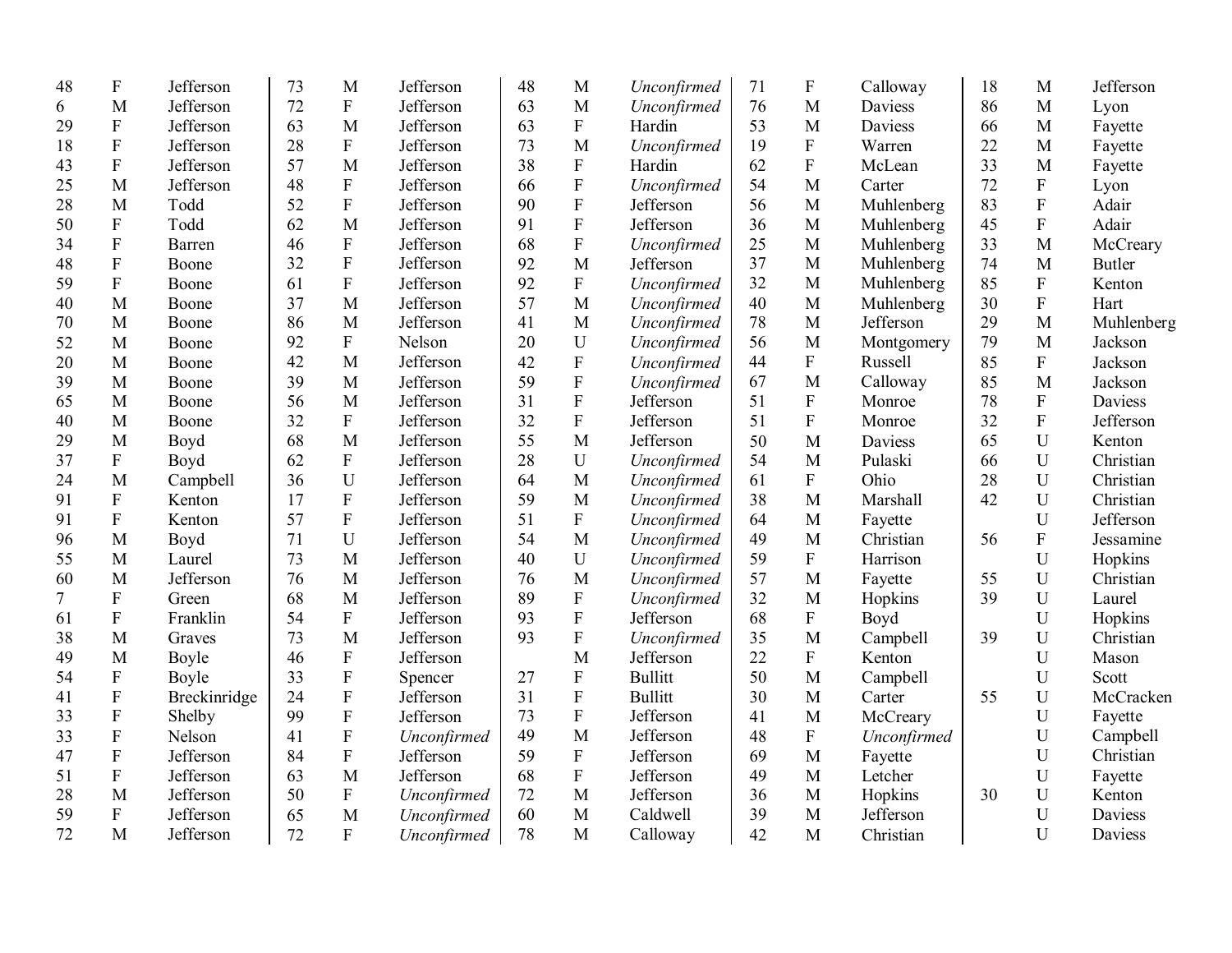|    | $\mathbf U$ | <b>Daviess</b> | 54     | $\mathbf U$    | Pulaski    |    | $\mathbf U$               | Campbell    | 48 | M                         | Hardin      | 34             | M            | Fayette       |
|----|-------------|----------------|--------|----------------|------------|----|---------------------------|-------------|----|---------------------------|-------------|----------------|--------------|---------------|
| 58 | U           | Clark          | 48     | U              | Henderson  | 19 | M                         | Hardin      | 66 | ${\bf F}$                 | Harrison    | 62             | $\mathbf F$  | Unconfirmed   |
|    | $\mathbf U$ | Kenton         | 35     | U              | Pulaski    |    | U                         | Jefferson   | 49 | ${\bf F}$                 | Fayette     | 49             | $\mathbf{F}$ | Clark         |
| 34 | M           | Shelby         | 48     | $\mathbf U$    | Union      |    | $\mathbf U$               | Unconfirmed | 76 | ${\bf F}$                 | Kenton      | 73             | M            | Fayette       |
| 61 | $\mathbf U$ | Madison        | 31     | U              | Pulaski    | 47 | ${\bf U}$                 | McCracken   | 48 | ${\bf F}$                 | Russell     | 63             | M            | Fayette       |
|    | U           | <b>Daviess</b> | 43     | U              | Fayette    | 55 | M                         | Unconfirmed | 56 | $\rm F$                   | Muhlenberg  | 23             | M            | Fayette       |
|    | $\mathbf U$ | Daviess        | 22     | U              | Warren     | 67 | M                         | Jefferson   | 80 | ${\bf F}$                 | Daviess     | 49             | M            | Fayette       |
| 40 | U           | Pulaski        |        | U              | Kenton     | 62 | M                         | Kenton      | 81 | M                         | Daviess     | 26             | ${\bf F}$    | Spencer       |
| 43 | U           | Russell        |        | U              | Crittenden | 40 | M                         | Campbell    | 73 | M                         | Marion      | 64             | M            | Hardin        |
|    | U           | Daviess        |        | $\mathbf U$    | Hopkins    | 65 | ${\bf F}$                 | Christian   | 71 | $\mathbf F$               | Todd        | 58             | $\mathbf F$  | Kenton        |
|    | $\mathbf U$ | Daviess        |        | $\mathbf U$    | Hopkins    | 81 | ${\bf F}$                 | Muhlenberg  | 34 | M                         | Campbell    | 27             | ${\bf F}$    | McLean        |
| 40 | ${\bf F}$   | Christian      |        | $\mathbf U$    | Kenton     | 57 | M                         | Muhlenberg  | 64 | M                         | Kenton      | 58             | ${\bf F}$    | Muhlenberg    |
| 37 | $\mathbf U$ | Pulaski        |        | $\mathbf U$    | Laurel     | 50 | ${\bf F}$                 | Oldham      | 61 | M                         | Kenton      | 44             | ${\bf F}$    | Muhlenberg    |
|    | $\mathbf U$ | Hopkins        |        | U              | Campbell   | 44 | ${\bf F}$                 | Christian   | 67 | M                         | Pulaski     | 56             | ${\bf F}$    | Lyon          |
|    | $\mathbf U$ | Hopkins        |        | U              | Fayette    | 46 | ${\bf F}$                 | Kenton      | 72 | M                         | Hardin      | 34             | ${\bf F}$    | Shelby        |
|    | U           | McLean         |        | U              | Jefferson  | 50 | M                         | Boone       | 24 | $\boldsymbol{\mathrm{F}}$ | Pendleton   | 58             | M            | Shelby        |
|    | $\mathbf U$ | Jefferson      |        | U              | Jefferson  | 50 | ${\bf F}$                 | Fayette     | 22 | ${\bf F}$                 | Fayette     | 70             | ${\bf F}$    | Jessamine     |
| 62 | U           | Christian      |        | U              | Jefferson  | 52 | ${\bf F}$                 | Fayette     | 21 | $\mathbf F$               | Fayette     | 23             | M            | Fayette       |
| 60 | $\mathbf U$ | Pulaski        |        | $\mathbf U$    | Daviess    | 88 | ${\bf F}$                 | Marshall    | 95 | $\mathbf{M}$              | Washington  | 5              | $\mathbf F$  | Todd          |
| 20 | U           | Rockcastle     | $\tau$ | U              | Rockcastle | 60 | $\mathbf{M}$              | Daviess     | 49 | M                         | Hopkins     | 74             | M            | Hopkins       |
| 35 | U           | Daviess        | 31     | $\mathbf U$    | Logan      | 51 | ${\bf F}$                 | Kenton      | 62 | M                         | Hopkins     | 68             | M            | Jefferson     |
|    | $\mathbf U$ | Hopkins        |        | $\mathbf U$    | Fayette    | 36 | ${\bf F}$                 | Boone       | 41 | $\mathbf F$               | Hopkins     | 52             | ${\bf F}$    | <b>Butler</b> |
|    | $\mathbf U$ | Jefferson      | 47     | $\mathbf U$    | Campbell   | 41 | ${\bf F}$                 | Ohio        | 64 | M                         | Caldwell    | 83             | $\mathbf F$  | <b>Butler</b> |
| 20 | U           | Campbell       | 38     | ${\bf F}$      | Graves     | 43 | ${\bf F}$                 | Unconfirmed | 64 | M                         | Pulaski     | 91             | $\mathbf F$  | <b>Butler</b> |
|    | U           | Franklin       | 62     | U              | Campbell   | 65 | ${\bf F}$                 | Unconfirmed | 44 | M                         | Christian   | 43             | M            | Fayette       |
|    | U           | Fayette        | 66     | U              | Kenton     | 58 | ${\bf F}$                 | Ohio        | 76 | M                         | Christian   | 44             | M            | Muhlenberg    |
|    | U           | Daviess        | 46     | U              | Kenton     | 58 | ${\bf F}$                 | Marshall    | 19 | $\boldsymbol{\mathrm{F}}$ | Lyon        | 74             | M            | Hopkins       |
|    | $\mathbf U$ | Daviess        | 89     | U              | Campbell   | 42 | ${\bf F}$                 | McCracken   | 37 | $\rm F$                   | Hopkins     | 83             | ${\bf F}$    | Kenton        |
|    | $\mathbf U$ | Daviess        | 77     | U              | Campbell   | 84 | ${\bf F}$                 | Adair       | 23 | $\mathbf F$               | McCracken   | $\overline{2}$ | M            | Hopkins       |
|    | $\mathbf U$ | Daviess        | 76     | U              | Campbell   | 70 | ${\bf F}$                 | Ballard     | 65 | M                         | Hopkins     | 72             | ${\bf F}$    | Hopkins       |
|    | $\mathbf U$ | Daviess        | 74     | U              | Campbell   | 67 | M                         | Hopkins     | 68 | M                         | Trimble     | 31             | $\mathbf F$  | Hopkins       |
|    | $\mathbf U$ | <b>Daviess</b> | 76     | $\mathbf U$    | Grant      | 49 | M                         | Hopkins     | 34 | ${\bf F}$                 | Unconfirmed | 74             | M            | Hopkins       |
|    | $\mathbf U$ | Daviess        | 62     | U              | Kenton     | 79 | $\mathbf M$               | Hopkins     | 53 | ${\bf F}$                 | Fayette     | 59             | M            | Henderson     |
|    | $\mathbf U$ | Jessamine      |        | $\mathbf U$    | Jefferson  | 71 | ${\bf F}$                 | Muhlenberg  | 35 | $\rm F$                   | Fayette     | 60             | ${\bf F}$    | Hopkins       |
|    | $\mathbf U$ | Warren         |        | U              | Campbell   | 47 | $\boldsymbol{\mathrm{F}}$ | Woodford    | 61 | ${\bf F}$                 | Fayette     | 61             | ${\bf F}$    | Hopkins       |
| 31 | $\mathbf U$ | Taylor         |        | $\mathbf U$    | Kenton     | 21 | M                         | Whitley     | 64 | M                         | Fayette     | 27             | $\mathbf F$  | Jefferson     |
| 36 | $\mathbf U$ | Pulaski        | 46     | ${\bf F}$      | Henry      | 25 | ${\bf F}$                 | Campbell    | 57 | ${\bf F}$                 | Fayette     | 51             | M            | Jefferson     |
| 65 | $\mathbf U$ | Pulaski        |        | U              | Jefferson  | 55 | ${\bf F}$                 | Oldham      | 44 | ${\bf F}$                 | Jefferson   | 62             | M            | Jefferson     |
| 41 | $\mathbf U$ | Pulaski        | 63     | $\overline{F}$ | Nelson     | 39 | ${\bf F}$                 | Henderson   | 52 | M                         | Jefferson   | 60             | M            | Jefferson     |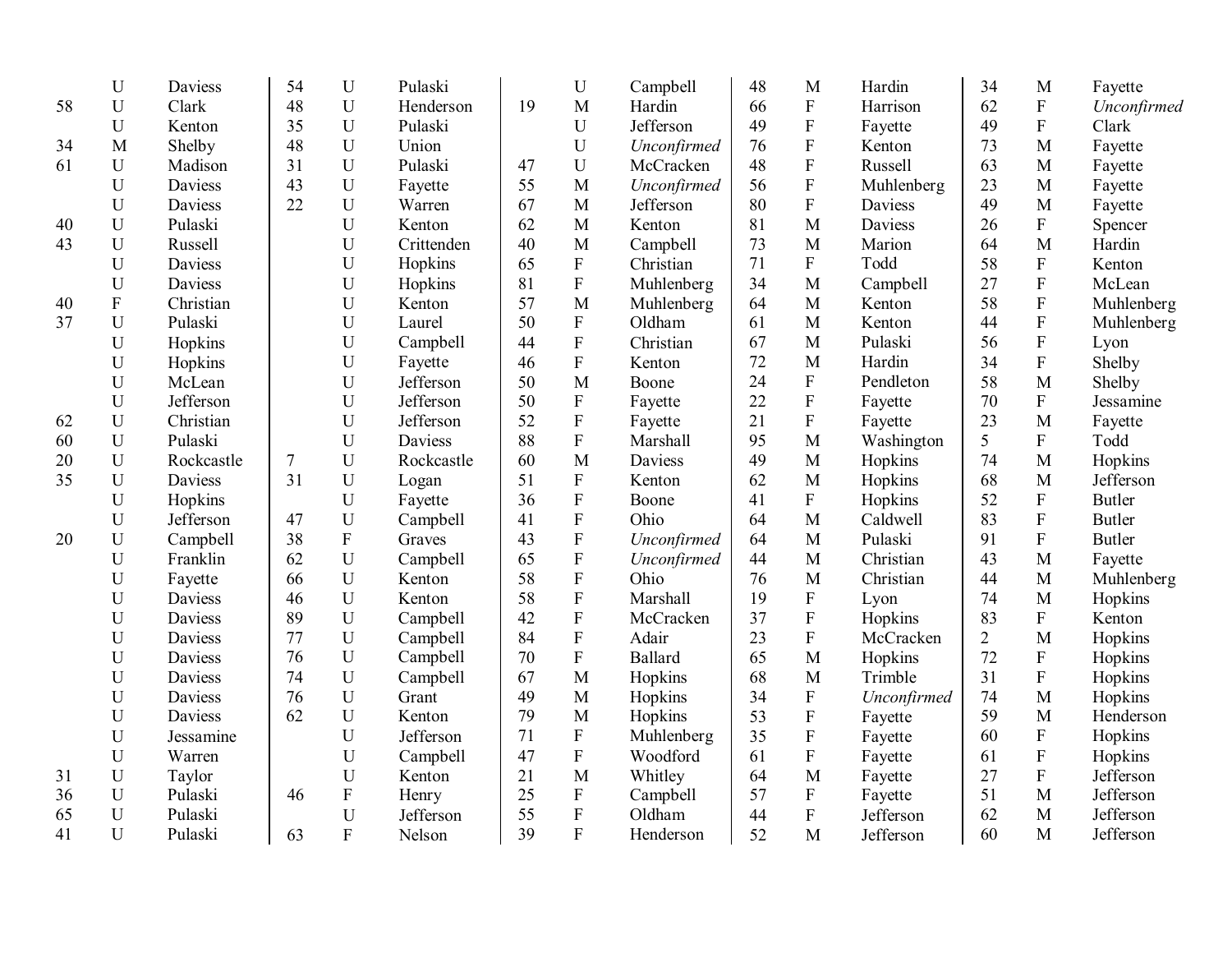| 32 | M                         | Jefferson | 80 | $\boldsymbol{\mathrm{F}}$ | Jefferson | 18 | M                         | <b>Bracken</b> | 43 | M                         | Muhlenberg     | 40 | ${\bf F}$   | Kenton        |
|----|---------------------------|-----------|----|---------------------------|-----------|----|---------------------------|----------------|----|---------------------------|----------------|----|-------------|---------------|
| 21 | M                         | Jefferson | 80 | ${\bf F}$                 | Jefferson | 66 | $\overline{F}$            | Jefferson      | 86 | $\boldsymbol{\mathrm{F}}$ | Grant          | 60 | M           | Kenton        |
| 73 | M                         | Jefferson | 45 | M                         | Jefferson | 60 | M                         | Jefferson      | 76 | M                         | Calloway       |    | $\mathbf U$ | Christian     |
| 49 | $\boldsymbol{\mathrm{F}}$ | Jefferson | 51 | ${\bf F}$                 | Jefferson | 46 | ${\bf F}$                 | Oldham         | 11 | $\boldsymbol{\mathrm{F}}$ | Warren         | 38 | M           | Trigg         |
| 34 | M                         | Jefferson | 43 | ${\bf F}$                 | Jefferson | 48 | M                         | Jefferson      | 19 | ${\bf F}$                 | Boyd           | 19 | M           | Campbell      |
| 25 | M                         | Knox      | 50 | ${\bf F}$                 | Jefferson | 26 | ${\bf F}$                 | Jefferson      | 21 | ${\bf F}$                 | Boyd           | 48 | ${\bf F}$   | Clark         |
| 71 | M                         | Fayette   | 56 | M                         | Jefferson | 31 | ${\bf F}$                 | Jefferson      | 20 | M                         | Grayson        |    | $\mathbf F$ | Calloway      |
| 42 | ${\bf F}$                 | Fayette   | 67 | ${\bf F}$                 | Jefferson | 20 | $\mathbf F$               | Jefferson      | 27 | ${\bf F}$                 | Madison        | 69 | $\mathbf U$ | Henderson     |
| 68 | M                         | Fayette   | 63 | ${\bf F}$                 | Jefferson | 32 | $\overline{F}$            | Jefferson      | 50 | $\overline{F}$            | Calloway       | 49 | $\mathbf U$ | Boone         |
| 27 | ${\bf F}$                 | Fayette   | 40 | ${\bf F}$                 | Jefferson | 21 | M                         | Jefferson      | 72 | $\overline{F}$            | Simpson        | 87 | M           | Lyon          |
| 57 | $\rm F$                   | Fayette   | 61 | ${\bf F}$                 | Jefferson | 77 | ${\bf F}$                 | Jefferson      | 26 | $\rm F$                   | Daviess        |    | U           | Jessamine     |
| 21 | ${\bf F}$                 | Fayette   | 44 | M                         | Jefferson | 29 | $\mathbf F$               | Jefferson      | 19 | $\rm F$                   | Daviess        | 30 | $\mathbf U$ | Kenton        |
| 47 | ${\bf F}$                 | Fayette   | 69 | M                         | Jefferson | 33 | M                         | Jefferson      | 25 | M                         | Spencer        | 51 | U           | <b>Butler</b> |
| 31 | ${\bf F}$                 | Fayette   | 59 | M                         | Jefferson | 28 | ${\bf F}$                 | Jefferson      | 53 | ${\bf F}$                 | Hopkins        | 72 | $\mathbf U$ | Boone         |
| 19 | ${\bf F}$                 | Fayette   | 51 | M                         | Jefferson | 69 | M                         | Jefferson      | 49 | $\rm F$                   | Woodford       | 50 | U           | Kenton        |
| 50 | ${\bf F}$                 | Fayette   | 72 | M                         | Jefferson | 52 | ${\bf F}$                 | Jefferson      | 68 | M                         | Marion         | 35 | U           | Mercer        |
| 58 | $\mathbf F$               | Fayette   | 46 | M                         | Jefferson | 59 | M                         | Jefferson      | 70 | M                         | Boyd           |    | $\mathbf U$ | Hopkins       |
| 40 | M                         | Fayette   | 19 | ${\bf F}$                 | Jefferson | 84 | F                         | Jefferson      | 38 | M                         | Madison        |    | $\mathbf U$ | Kenton        |
| 68 | ${\bf F}$                 | Fayette   | 37 | $\rm F$                   | Jefferson | 68 | $\boldsymbol{\mathrm{F}}$ | Jefferson      | 57 | M                         | Grant          |    | U           | Hopkins       |
| 74 | ${\bf F}$                 | Fayette   | 20 | $\rm F$                   | Jefferson | 89 | ${\bf F}$                 | Jefferson      | 33 | ${\bf F}$                 | Scott          |    | U           | Trigg         |
| 24 | ${\bf F}$                 | Fayette   | 28 | $\rm F$                   | Jefferson | 41 | ${\bf F}$                 | Jefferson      | 62 | ${\bf F}$                 | Marion         |    | U           | Lyon          |
| 32 | M                         | Fayette   | 46 | M                         | Jefferson | 31 | ${\bf F}$                 | Jefferson      | 45 | $\mathbf{M}$              | Webster        |    | U           | Campbell      |
| 58 | ${\bf F}$                 | Fayette   | 34 | $\mathbf F$               | Jefferson | 58 | M                         | Jefferson      | 40 | ${\bf F}$                 | Mercer         |    | U           | Boone         |
| 52 | ${\bf F}$                 | Fayette   | 47 | M                         | Jefferson | 60 | M                         | Jefferson      | 55 | ${\bf F}$                 | Christian      |    | $\mathbf U$ | Kenton        |
| 20 | M                         | Fayette   | 73 | ${\bf F}$                 | Jefferson | 48 | ${\bf F}$                 | Jefferson      | 53 | $\boldsymbol{\mathrm{F}}$ | Hopkins        | 68 | $\mathbf U$ | Boyd          |
| 44 | ${\bf F}$                 | Fayette   | 39 | $\rm F$                   | Jefferson | 49 | ${\bf F}$                 | Jefferson      | 35 | $\boldsymbol{\mathrm{F}}$ | Jessamine      | 47 | $\mathbf U$ | Kenton        |
| 61 | ${\bf F}$                 | Jefferson | 69 | M                         | Jefferson | 70 | ${\bf F}$                 | Jefferson      | 38 | ${\bf F}$                 | Jackson        | 31 | U           | Kenton        |
| 32 | M                         | Jefferson | 68 | ${\bf F}$                 | Jefferson | 70 | M                         | Jefferson      | 27 | ${\bf F}$                 | <b>Bullitt</b> | 58 | M           | Marion        |
| 68 | M                         | Jefferson | 48 | M                         | Jefferson | 69 | M                         | Jefferson      | 59 | ${\bf F}$                 | Christian      |    | U           | Kenton        |
| 24 | ${\bf F}$                 | Jefferson | 49 | ${\bf F}$                 | Jefferson | 68 | M                         | Jefferson      | 53 | $\mathbf{F}$              | Morgan         |    | $\mathbf U$ | Hopkins       |
| 24 | $\mathbf F$               | Jefferson | 55 | M                         | Jefferson | 52 | $\overline{F}$            | Jefferson      | 28 | M                         | <b>Bullitt</b> |    | U           | Muhlenberg    |
| 56 | $\overline{F}$            | Jefferson | 63 | ${\bf F}$                 | Jefferson | 68 | M                         | Campbell       | 34 | M                         | Shelby         |    | $\mathbf U$ | Kenton        |
| 88 | M                         | Jefferson | 47 | M                         | Jefferson | 70 | ${\bf F}$                 | Unconfirmed    | 51 | ${\bf F}$                 | Hopkins        |    | $\mathbf U$ | Hopkins       |
| 66 | M                         | Jefferson | 74 | M                         | Jefferson | 46 | ${\bf F}$                 | Marion         | 68 | M                         | Kenton         |    | $\mathbf U$ | Trigg         |
| 31 | M                         | Jefferson | 82 | ${\bf F}$                 | Hopkins   | 55 | M                         | Muhlenberg     | 53 | M                         | Hopkins        |    | $\mathbf U$ | Kenton        |
| 53 | $\boldsymbol{\mathrm{F}}$ | Jefferson | 87 | ${\bf F}$                 | Jefferson | 29 | M                         | Ohio           |    | ${\bf F}$                 | Hopkins        |    | $\mathbf U$ | Kenton        |
| 65 | M                         | Jefferson | 30 | ${\bf F}$                 | Hardin    | 29 | M                         | Muhlenberg     | 80 | M                         | Campbell       |    | $\mathbf U$ | Hopkins       |
| 54 | M                         | Jefferson | 58 | M                         | Todd      | 85 | ${\bf F}$                 | Jackson        |    | $\boldsymbol{\mathrm{F}}$ | Christian      |    | $\mathbf U$ | Hopkins       |
| 63 | M                         | Jefferson | 22 | M                         | Marshall  | 49 | M                         | Muhlenberg     | 75 | M                         | Kenton         | 79 | M           | Daviess       |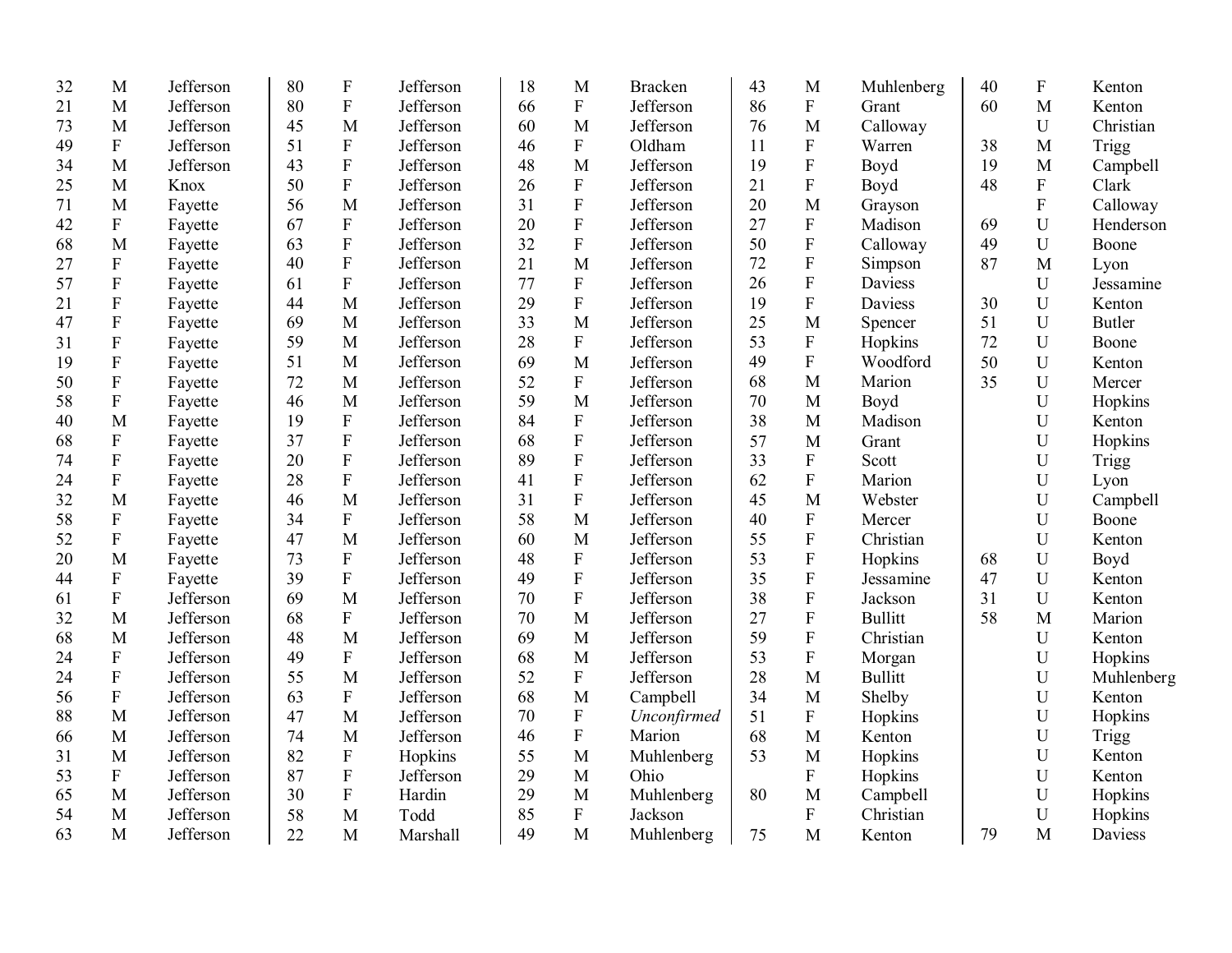|    | $\mathbf U$               | Hopkins        | 38 | ${\bf F}$      | Daviess        | 24  | $\mathbf U$ | Christian      | 49     | U                         | Mercer         | 56 | ${\bf F}$      | Jefferson      |
|----|---------------------------|----------------|----|----------------|----------------|-----|-------------|----------------|--------|---------------------------|----------------|----|----------------|----------------|
|    | U                         | Kenton         | 37 | $\mathbf U$    | Boone          | 37  | M           | Daviess        | 60     | U                         | Jessamine      | 81 | ${\bf F}$      | Hopkins        |
|    | U                         | Daviess        | 20 | M              | <b>Bullitt</b> | 54  | ${\bf F}$   | Hardin         | 37     | $\overline{U}$            | Boone          | 33 | M              | Nelson         |
|    | U                         | Daviess        | 42 | M              | Daviess        | 24  | ${\bf F}$   | Jefferson      | 78     | U                         | Pike           | 49 | $\mathbf F$    | Jefferson      |
|    | U                         | Daviess        | 57 | ${\bf F}$      | McLean         | 51  | M           | Jefferson      | 45     | U                         | Mercer         | 78 | M              | Jefferson      |
|    | $\mathbf U$               | Daviess        | 46 | ${\bf F}$      | Webster        | 43  | M           | Jefferson      | 75     | U                         | Adair          | 65 | ${\bf F}$      | Oldham         |
|    | U                         | Henderson      |    | U              | Hopkins        | 41  | ${\bf F}$   | Pulaski        | 79     | $\mathbf F$               | Pulaski        | 52 | $\overline{F}$ | Jefferson      |
|    | $\mathbf U$               | Daviess        |    | $\mathbf U$    | Muhlenberg     | 29  | M           | Pulaski        | 45     | ${\bf U}$                 | Muhlenberg     | 61 | M              | Laurel         |
| 30 | $\mathbf U$               | Boone          |    | U              | Hopkins        | 42  | ${\bf F}$   | McCreary       | 84     | M                         | Shelby         | 43 | ${\bf F}$      | Boone          |
| 57 | ${\bf F}$                 | Simpson        | 72 | M              | <b>Bullitt</b> | 42  | ${\bf F}$   | McCreary       | 16     | $\mathbf F$               | Nelson         | 51 | $\overline{F}$ | Boone          |
| 45 | U                         | Edmonson       | 60 | U              | Warren         | 42  | M           | Cumberland     | 21     | U                         | Henderson      | 38 | M              | Kenton         |
| 39 | $\mathbf F$               | Henderson      |    | U              | Campbell       | 25  | M           | Clinton        | 59     | M                         | Hopkins        | 68 | M              | Kenton         |
| 65 | M                         | Henderson      | 54 | $\mathbf U$    | Grant          | 63  | ${\bf F}$   | Russell        | $\tau$ | $\mathbf F$               | Caldwell       | 70 | M              | Campbell       |
| 56 | ${\bf U}$                 | Warren         | 52 | $\mathbf U$    | Boone          | 82  | M           | Adair          | 30     | M                         | Fayette        | 50 | ${\bf F}$      | Kenton         |
| 47 | U                         | Grant          | 38 | M              | Madison        | 57  | M           | Pulaski        | 28     | ${\bf F}$                 | Boone          | 61 | M              | Kenton         |
| 46 | $\mathbf U$               | Clark          | 51 | U              | Warren         | 73  | ${\bf F}$   | Russell        | 24     | $\rm F$                   | <b>Bracken</b> | 32 | $\mathbf F$    | Kenton         |
|    | U                         | Marshall       | 51 | U              | Montgomery     | 78  | M           | Christian      | 50     | M                         | McCracken      | 27 | $\overline{F}$ | Kenton         |
| 39 | $\mathbf F$               | <b>Bullitt</b> | 66 | M              | Madison        | 28  | $\mathbf F$ | <b>Daviess</b> | 42     | $\boldsymbol{\mathrm{F}}$ | Simpson        | 77 | $\overline{F}$ | Campbell       |
| 51 | $\mathbf U$               | Boone          | 67 | U              | Barren         | 68  | M           | Jessamine      | 63     | $\mathbf F$               | Henderson      | 48 | M              | Kenton         |
| 70 | M                         | Henderson      | 90 | U              | Campbell       | 73  | ${\bf F}$   | Christian      | 74     | $\rm F$                   | Kenton         | 81 | M              | Unconfirmed    |
| 48 | $\mathbf U$               | Warren         | 20 | M              | Nelson         | 77  | ${\bf F}$   | <b>Butler</b>  | 29     | M                         | Christian      | 62 | M              | Henderson      |
| 27 | $\mathbf U$               | Campbell       |    | U              | Lyon           | 77  | M           | <b>Butler</b>  | 60     | M                         | Barren         | 31 | U              | Boone          |
|    | $\boldsymbol{\mathrm{F}}$ | Muhlenberg     | 52 | U              | Jackson        | 80  | M           | Hopkins        | 27     | $\mathbf F$               | Warren         | 19 | M              | Clark          |
|    | $\mathbf U$               | Webster        | 61 | $\mathbf U$    | Campbell       | 54  | $\mathbf F$ | Hopkins        |        | M                         | Unconfirmed    | 53 | M              | Greenup        |
|    | U                         | Marion         | 13 | M              | Warren         | 103 | $\mathbf F$ | Hopkins        |        | $\mathbf{M}$              | Unconfirmed    | 36 | ${\bf F}$      | Warren         |
| 66 | U                         | Woodford       | 52 | $\mathbf U$    | Daviess        | 53  | M           | Warren         | 25     | M                         | Warren         | 34 | ${\bf F}$      | Graves         |
| 64 | $\mathbf U$               | Boone          | 55 | ${\bf F}$      | Oldham         | 29  | ${\bf F}$   | Warren         | 92     | M                         | Lyon           | 67 | ${\bf F}$      | Greenup        |
| 86 | M                         | Hardin         | 35 | $\overline{F}$ | Trigg          | 51  | M           | Fayette        | 35     | M                         | Boone          | 69 | $\overline{F}$ | Gallatin       |
| 36 | $\mathbf U$               | Kenton         | 53 | M              | Mason          | 76  | M           | Unconfirmed    | 51     | ${\bf F}$                 | Fayette        | 22 | M              | <b>Daviess</b> |
| 38 | $\mathbf U$               | Kenton         | 49 | U              | Mercer         | 68  | M           | Whitley        | 31     | $\mathbf F$               | Christian      | 29 | ${\bf F}$      | <b>Bullitt</b> |
| 73 | $\mathbf U$               | Kenton         | 62 | ${\bf F}$      | Graves         | 51  | M           | Unconfirmed    | 62     | $\overline{\mathrm{F}}$   | Unconfirmed    | 30 | $\rm F$        | Christian      |
| 24 | M                         | Hardin         | 43 | ${\bf F}$      | McCracken      | 57  | M           | Daviess        | 72     | $\mathbf F$               | Simpson        | 32 | ${\bf F}$      | Boyd           |
| 22 | $\mathbf U$               | Campbell       | 58 | $\mathbf U$    | Grant          | 52  | $\mathbf U$ | Rockcastle     | 50     | $\mathbf F$               | Fayette        | 38 | ${\bf F}$      | Whitley        |
| 26 | $\mathbf U$               | Jessamine      | 37 | U              | Boone          | 58  | $\mathbf U$ | Daviess        | 73     | $\mathbf{M}$              | Warren         | 46 | ${\bf F}$      | Boone          |
| 62 | $\mathbf{M}$              | Hardin         | 52 | $\mathbf U$    | Warren         | 62  | $\mathbf U$ | Jefferson      | 33     | M                         | Jessamine      | 35 | M              | Daviess        |
| 19 | U                         | Warren         |    | $\mathbf U$    | Kenton         | 87  | U           | Jefferson      | 89     | $\boldsymbol{\mathrm{F}}$ | Muhlenberg     | 74 | M              | <b>Butler</b>  |
| 31 | U                         | Kenton         | 63 | U              | Woodford       | 66  | $\mathbf U$ | Fayette        | 46     | M                         | <b>Bullitt</b> | 25 | M              | Calloway       |
|    | U                         | Campbell       | 43 | U              | Boone          | 68  | U           | Scott          | 66     | M                         | Madison        | 69 | M              | Pike           |
|    | U                         | Laurel         | 50 | $\overline{F}$ | Christian      | 56  | U           | McCracken      | 45     | M                         | <b>Butler</b>  | 24 | M              | Woodford       |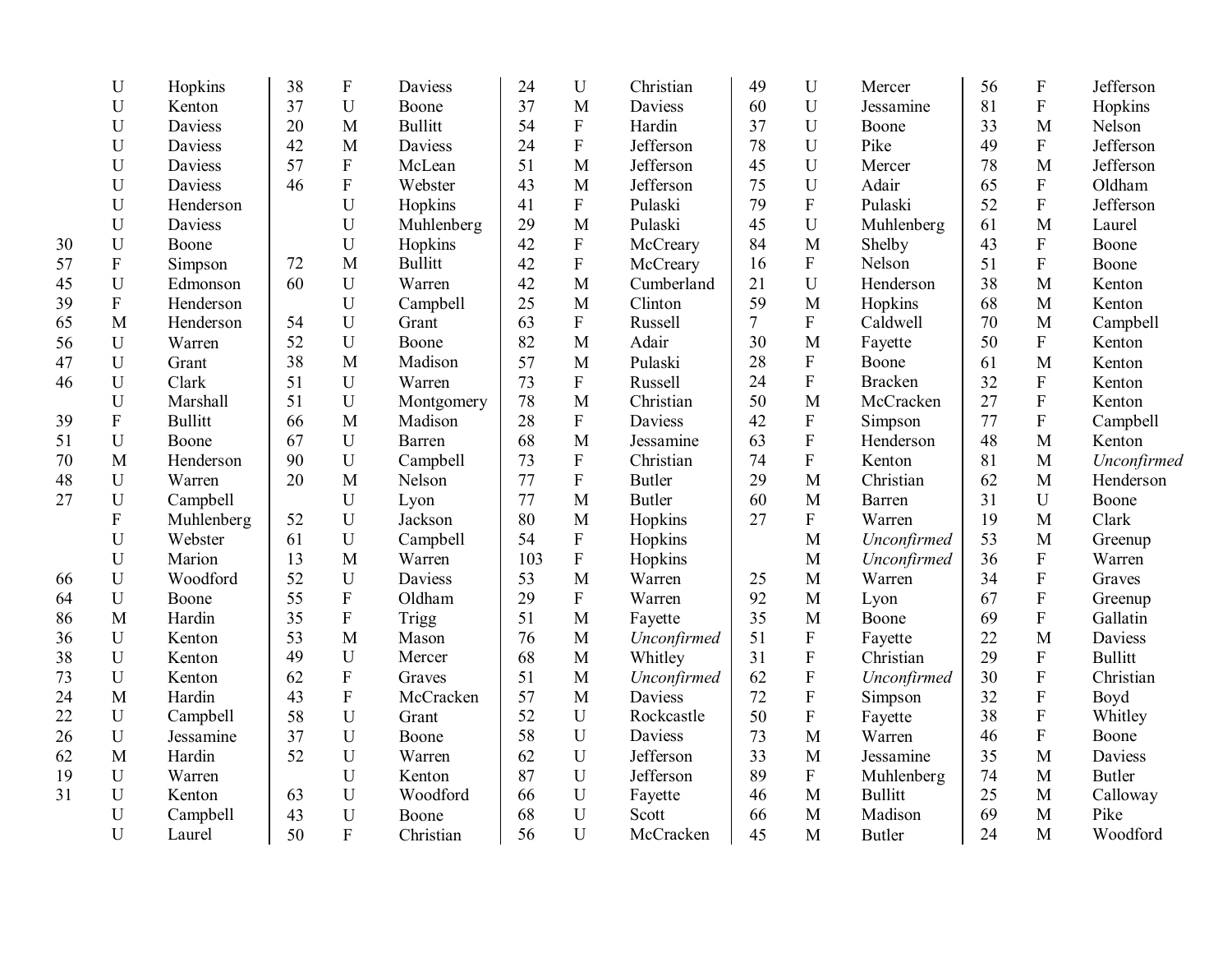| 58 | ${\bf F}$                 | Grant          | 24 | ${\bf F}$                 | Hardin         | 76 | M                         | Warren        | 80 | $\mathbf U$ | Adair          |    | M                         | Christian  |
|----|---------------------------|----------------|----|---------------------------|----------------|----|---------------------------|---------------|----|-------------|----------------|----|---------------------------|------------|
| 59 | ${\bf F}$                 | Calloway       | 67 | ${\bf F}$                 | Ohio           | 62 | M                         | Caldwell      | 76 | U           | Adair          | 24 | ${\bf F}$                 | Christian  |
| 55 | ${\bf F}$                 | Boyd           | 88 | ${\bf F}$                 | Campbell       | 23 | $\mathbf{M}$              | McLean        | 35 | U           | Adair          | 46 | ${\bf F}$                 | Christian  |
| 69 | M                         | Hardin         | 29 | ${\bf F}$                 | <b>Bullitt</b> | 74 | M                         | <b>Butler</b> | 86 | $\mathbf U$ | Adair          | 46 | ${\bf F}$                 | Fayette    |
| 64 | M                         | Woodford       | 48 | ${\bf F}$                 | Spencer        | 32 | $\boldsymbol{\mathrm{F}}$ | Kenton        |    | U           | Muhlenberg     | 58 | ${\bf F}$                 | Fayette    |
| 37 | M                         | Warren         | 71 | M                         | Daviess        | 28 | M                         | Muhlenberg    |    | U           | Fayette        | 63 | ${\bf F}$                 | Fayette    |
| 62 | M                         | Pike           | 64 | M                         | Graves         | 77 | M                         | Bath          |    | U           | Jefferson      | 43 | $\overline{F}$            | Fayette    |
| 47 | ${\bf F}$                 | <b>Bracken</b> | 41 | ${\bf F}$                 | Hardin         | 86 | $\mathbf F$               | Kenton        |    | U           | Jefferson      | 64 | M                         | Jefferson  |
| 32 | M                         | Kenton         | 84 | ${\bf F}$                 | Union          | 55 | M                         | Muhlenberg    | 50 | U           | Adair          | 60 | $\overline{F}$            | Jefferson  |
| 73 | ${\bf F}$                 | Greenup        | 52 | ${\bf F}$                 | Warren         | 32 | ${\bf F}$                 | Pulaski       | 63 | $\mathbf U$ | Adair          | 63 | ${\bf F}$                 | Jefferson  |
| 82 | M                         | Fleming        | 49 | M                         | Hardin         | 45 | $\mathbf F$               | Owsley        | 77 | $\mathbf U$ | Adair          | 59 | M                         | Jefferson  |
| 73 | M                         | Jessamine      | 70 | M                         | Kenton         | 24 | $\mathbf{M}$              | Owsley        | 87 | U           | Adair          | 88 | ${\bf F}$                 | Ohio       |
| 71 | M                         | Boone          | 76 | $\mathbf F$               | Grant          | 52 | M                         | Grayson       | 87 | U           | Adair          | 39 | ${\bf F}$                 | Fleming    |
| 65 | M                         | Laurel         | 40 | M                         | Caldwell       |    | U                         | Scott         | 72 | $\mathbf U$ | Adair          | 67 | ${\bf F}$                 | Jefferson  |
| 41 | $\boldsymbol{\mathrm{F}}$ | Daviess        | 60 | ${\bf F}$                 | Christian      |    | U                         | Jefferson     | 40 | U           | Adair          | 60 | M                         | Muhlenberg |
| 17 | M                         | Clark          | 59 | M                         | Calloway       | 72 | U                         | Christian     | 89 | U           | Adair          | 77 | ${\bf F}$                 | Jefferson  |
| 48 | M                         | Jackson        | 87 | M                         | Boone          | 74 | U                         | Whitley       |    | U           | Hopkins        | 44 | M                         | Jefferson  |
| 28 | M                         | <b>Bullitt</b> | 67 | M                         | Graves         |    | U                         | Harrison      |    | U           | Jefferson      | 56 | ${\bf F}$                 | Jefferson  |
| 92 | M                         | Daviess        | 60 | $\boldsymbol{\mathrm{F}}$ | Jackson        | 34 | U                         | Adair         | 66 | U           | Adair          | 67 | $\overline{\mathrm{F}}$   | Hopkins    |
| 63 | M                         | McCracken      | 60 | M                         | Caldwell       | 86 | U                         | Fayette       |    | U           | Muhlenberg     |    | M                         | Clark      |
| 46 | M                         | Todd           | 56 | M                         | McCreary       |    | U                         | Madison       |    | U           | Jefferson      | 49 | M                         | Jessamine  |
| 57 | M                         | Warren         | 47 | M                         | Rockcastle     | 84 | U                         | Adair         | 88 | U           | Adair          | 19 | ${\bf F}$                 | Graves     |
| 49 | ${\bf F}$                 | Boyd           | 49 | $\boldsymbol{\mathrm{F}}$ | Henderson      | 92 | U                         | Adair         |    | $\mathbf U$ | Rockcastle     | 30 | $\overline{F}$            | Todd       |
| 88 | $\boldsymbol{\mathrm{F}}$ | Marion         | 58 | ${\bf F}$                 | Shelby         | 58 | U                         | Adair         |    | U           | Unconfirmed    | 51 | $\boldsymbol{\mathrm{F}}$ | Fayette    |
| 19 | $\boldsymbol{\mathrm{F}}$ | Graves         | 36 | ${\bf F}$                 | Webster        |    | U                         | Boone         |    | U           | Jefferson      | 45 | $\boldsymbol{\mathrm{F}}$ | Fayette    |
| 43 | $\boldsymbol{\mathrm{F}}$ | Bath           | 82 | M                         | Marshall       |    | U                         | Jefferson     |    | U           | Jefferson      | 37 | M                         | Fayette    |
| 75 | M                         | <b>Bullitt</b> | 47 | $\mathbf F$               | Henderson      |    | U                         | Fayette       |    | $\mathbf U$ | Jefferson      | 75 | ${\bf F}$                 | Fayette    |
| 31 | M                         | Nelson         | 40 | ${\bf F}$                 | Mason          |    | U                         | Fayette       | 69 | U           | Adair          | 81 | $\overline{F}$            | Adair      |
| 27 | ${\bf F}$                 | Union          | 42 | $\rm F$                   | Shelby         |    | U                         | Boone         | 84 | U           | Adair          | 59 | $\rm F$                   | Jackson    |
| 30 | ${\bf F}$                 | <b>Bullitt</b> | 44 | $\rm F$                   | Warren         |    | U                         | Jefferson     | 43 | $\mathbf U$ | Adair          | 78 | $\rm F$                   | Adair      |
| 33 | ${\bf F}$                 | Campbell       | 28 | $\rm F$                   | Christian      |    | $\mathbf U$               | Jefferson     | 33 | $\mathbf U$ | Adair          | 29 | $\mathbf F$               | Jackson    |
| 47 | M                         | Warren         | 41 | M                         | Oldham         | 92 | U                         | Adair         | 50 | ${\bf F}$   | Adair          | 72 | ${\bf F}$                 | Adair      |
| 33 | M                         | McCreary       | 39 | ${\bf F}$                 | Knott          | 76 | U                         | Adair         |    | $\mathbf U$ | Scott          | 87 | M                         | Adair      |
| 27 | M                         | Barren         | 71 | $\rm F$                   | Oldham         |    | U                         | Jefferson     |    | U           | Scott          | 72 | M                         | Adair      |
| 27 | M                         | Rowan          | 26 | $\boldsymbol{\mathrm{F}}$ | Christian      |    | U                         | Jefferson     |    | U           | Fayette        | 58 | $\mathbf F$               | Jefferson  |
| 52 | ${\bf F}$                 | Whitley        | 24 | M                         | Christian      |    | U                         | Daviess       | 47 | U           | Hardin         | 36 | M                         | Jefferson  |
| 59 | ${\bf F}$                 | Boyd           | 59 | M                         | Warren         |    | U                         | Jefferson     | 57 | $\mathbf U$ | <b>Ballard</b> | 49 | M                         | Boone      |
| 15 | ${\bf F}$                 | Clark          | 51 | M                         | Warren         |    | U                         | Jefferson     |    | ${\bf F}$   | Christian      | 56 | M                         | Jefferson  |
| 60 | $\boldsymbol{\mathrm{F}}$ | Shelby         | 22 | M                         | <b>Bracken</b> | 46 | $\overline{F}$            | Daviess       |    | ${\bf F}$   | Christian      | 38 | M                         | Daviess    |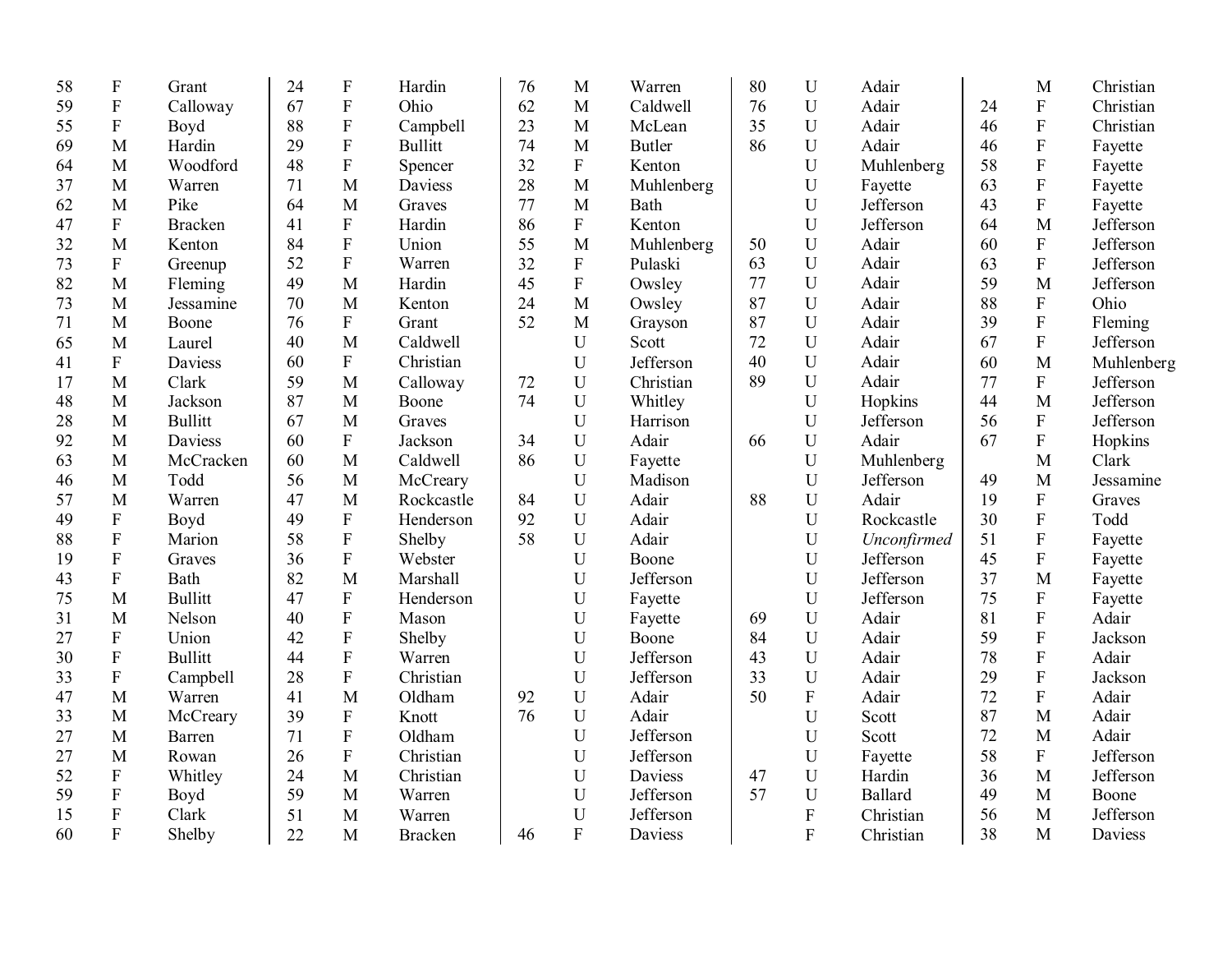| 58<br>M<br>86<br>${\bf F}$<br>M<br>Jefferson<br>${\bf F}$<br>33<br>M<br>64<br>Daviess<br>Boone<br>Kenton<br>${\bf F}$<br>62<br>${\bf F}$<br>$\mathbf{F}$<br>85<br>$\mathbf{F}$<br>Adair<br>60<br><b>Butler</b><br>72<br>Jefferson<br>M<br>Hopkins<br>43<br>$\boldsymbol{\mathrm{F}}$<br>38<br>M<br>Jefferson<br>${\bf F}$<br>49<br><b>Bullitt</b><br>22<br>M<br><b>Butler</b><br>20<br>32<br>M<br>Unconfirmed<br>75<br>58<br>58<br>$\boldsymbol{\mathrm{F}}$<br>${\bf F}$<br>${\bf F}$<br>$\boldsymbol{\mathrm{F}}$<br>Jefferson<br>28<br>22<br>Fayette<br>M<br>Jessamine<br>McCracken | Grant<br>Jefferson<br>Fayette<br>Christian<br>Campbell<br>Fayette<br>Fayette<br>Kenton |
|----------------------------------------------------------------------------------------------------------------------------------------------------------------------------------------------------------------------------------------------------------------------------------------------------------------------------------------------------------------------------------------------------------------------------------------------------------------------------------------------------------------------------------------------------------------------------------------|----------------------------------------------------------------------------------------|
|                                                                                                                                                                                                                                                                                                                                                                                                                                                                                                                                                                                        |                                                                                        |
|                                                                                                                                                                                                                                                                                                                                                                                                                                                                                                                                                                                        |                                                                                        |
|                                                                                                                                                                                                                                                                                                                                                                                                                                                                                                                                                                                        |                                                                                        |
|                                                                                                                                                                                                                                                                                                                                                                                                                                                                                                                                                                                        |                                                                                        |
| ${\bf F}$<br>35<br>${\bf F}$<br>M<br>Hopkins<br>44<br>M<br>37<br>Jefferson<br>70<br>63<br>Warren<br>M<br>Graves                                                                                                                                                                                                                                                                                                                                                                                                                                                                        |                                                                                        |
| 20<br>${\bf F}$<br>M<br>$\boldsymbol{\mathrm{F}}$<br>53<br>M<br>56<br>Jefferson<br>49<br>M<br>Jackson<br>Russell<br>61<br>Perry                                                                                                                                                                                                                                                                                                                                                                                                                                                        |                                                                                        |
| $\mathbf F$<br>${\bf F}$<br>${\bf F}$<br>47<br>56<br>36<br>${\bf F}$<br>Jefferson<br>Daviess<br>Oldham<br>Taylor<br>70<br>M<br>43                                                                                                                                                                                                                                                                                                                                                                                                                                                      |                                                                                        |
| $\overline{F}$<br>${\bf F}$<br>$\mathbf{F}$<br>51<br>70<br>Jefferson<br>Pike<br>41<br>M<br>70<br>${\bf F}$<br>88<br>Adair<br>Kenton                                                                                                                                                                                                                                                                                                                                                                                                                                                    |                                                                                        |
| $\overline{F}$<br>$\overline{F}$<br>$\boldsymbol{\mathrm{F}}$<br>25<br>48<br>$\mathbf{M}$<br>65<br>Calloway<br>M<br>Jefferson<br>29<br>17<br>Fayette<br>Boone                                                                                                                                                                                                                                                                                                                                                                                                                          | Jackson                                                                                |
| $\boldsymbol{\mathrm{F}}$<br>${\bf F}$<br>M<br>51<br>$\mathbf F$<br>89<br>53<br>${\bf F}$<br>46<br>Madison<br><b>Butler</b><br>Webster<br>40<br>Muhlenberg                                                                                                                                                                                                                                                                                                                                                                                                                             | Monroe                                                                                 |
| ${\bf F}$<br>$\rm F$<br>${\bf F}$<br>M<br>86<br>Jefferson<br>72<br>89<br>76<br>Adair<br>81<br>M<br>Caldwell<br>Muhlenberg                                                                                                                                                                                                                                                                                                                                                                                                                                                              | Campbell                                                                               |
| ${\bf F}$<br>${\bf F}$<br>$\boldsymbol{\mathrm{F}}$<br>29<br>${\bf F}$<br>26<br>84<br>38<br>Jefferson<br>20<br>Daviess<br>Jackson<br>M<br>Boyle                                                                                                                                                                                                                                                                                                                                                                                                                                        | Boyd                                                                                   |
| $\overline{F}$<br>58<br>$\mathbf F$<br>${\bf F}$<br>${\bf F}$<br>58<br><b>Bullitt</b><br>34<br>20<br>80<br>Adair<br>M<br>Madison<br>Fayette                                                                                                                                                                                                                                                                                                                                                                                                                                            | Graves                                                                                 |
| $\rm F$<br>$\mathbf F$<br>$\mathbf{F}$<br>32<br>62<br><b>Bullitt</b><br>39<br>Hopkins<br>43<br>43<br>M<br>Woodford<br>M<br>Warren                                                                                                                                                                                                                                                                                                                                                                                                                                                      | Jackson                                                                                |
| 49<br>${\bf F}$<br>35<br>Jefferson<br>65<br>M<br>Jefferson<br>48<br>M<br><b>Butler</b><br>M<br>Kenton<br>70<br>M                                                                                                                                                                                                                                                                                                                                                                                                                                                                       | Fayette                                                                                |
| ${\bf F}$<br>50<br>24<br>$\mathbf U$<br>Corbin<br>57<br>Jackson<br>M<br><b>Butler</b><br>M<br>McCracken<br>46<br>M                                                                                                                                                                                                                                                                                                                                                                                                                                                                     | Jackson                                                                                |
| 24<br>Jefferson<br>70<br>$\mathbf{F}$<br><b>Bullitt</b><br>$\boldsymbol{\mathrm{F}}$<br>U<br>Corbin<br>39<br>$\mathbf{F}$<br>M<br><b>Butler</b><br>60                                                                                                                                                                                                                                                                                                                                                                                                                                  | Boone                                                                                  |
| $\boldsymbol{\mathrm{F}}$<br>$\rm F$<br>55<br>$\mathbf F$<br>${\bf F}$<br>59<br>$\boldsymbol{\mathrm{F}}$<br>Shelby<br>22<br>Jefferson<br>$\overline{4}$<br>72<br>Wayne<br>Grayson                                                                                                                                                                                                                                                                                                                                                                                                     | Nelson                                                                                 |
| $\overline{F}$<br>$\mathbf F$<br>39<br>55<br>57<br>${\bf F}$<br>25<br>M<br>Christian<br>M<br>Jefferson<br>Marion<br>70<br>Unconfirmed                                                                                                                                                                                                                                                                                                                                                                                                                                                  | Kenton                                                                                 |
| M<br>${\bf F}$<br>M<br>71<br>Jefferson<br>63<br>M<br>Jefferson<br>72<br>Jefferson<br>45<br>M<br>48<br>Kenton                                                                                                                                                                                                                                                                                                                                                                                                                                                                           | Leslie                                                                                 |
| ${\bf F}$<br>${\bf F}$<br>$\boldsymbol{\mathrm{F}}$<br>M<br>56<br>${\bf F}$<br>Jefferson<br>70<br>Jefferson<br>48<br>Oldham<br>31<br>61<br>Graves                                                                                                                                                                                                                                                                                                                                                                                                                                      | Boone                                                                                  |
| ${\bf F}$<br>$\boldsymbol{\mathrm{F}}$<br>${\bf F}$<br>48<br>19<br>20<br>${\bf F}$<br>M<br>Oldham<br><b>Butler</b><br>Marshall<br>51<br>66<br>Graves                                                                                                                                                                                                                                                                                                                                                                                                                                   | Fayette                                                                                |
| $\rm F$<br>58<br>${\bf F}$<br>$\mathbf{M}$<br>$\boldsymbol{\mathrm{F}}$<br>22<br>M<br>52<br>45<br>Muhlenberg<br>16<br><b>Butler</b><br>Fayette<br>Fayette                                                                                                                                                                                                                                                                                                                                                                                                                              | Fayette                                                                                |
| $\boldsymbol{\mathrm{F}}$<br>${\bf F}$<br>61<br>${\bf F}$<br>47<br>$\boldsymbol{\mathrm{F}}$<br>${\bf F}$<br>Jefferson<br>21<br>64<br><b>Butler</b><br>Fayette<br>Shelby<br>56                                                                                                                                                                                                                                                                                                                                                                                                         | Greenup                                                                                |
| $\boldsymbol{\mathrm{F}}$<br>62<br>65<br>M<br>Jefferson<br>82<br>${\bf F}$<br>Jefferson<br>M<br>Jefferson<br>M<br>56<br>67<br>Woodford                                                                                                                                                                                                                                                                                                                                                                                                                                                 | Unconfirmed                                                                            |
| ${\bf F}$<br>52<br>${\bf F}$<br>54<br>58<br>$\boldsymbol{\mathrm{F}}$<br>$\overline{2}$<br>Jefferson<br>Jefferson<br>$\mathbf U$<br><b>Bullitt</b><br>Jefferson<br>M<br>47                                                                                                                                                                                                                                                                                                                                                                                                             | Nelson                                                                                 |
| Jefferson<br>73<br>${\bf F}$<br>Jefferson<br>54<br>65<br>M<br>M<br>68<br>M<br>20<br>M<br>Grant<br>Spencer                                                                                                                                                                                                                                                                                                                                                                                                                                                                              | Kenton                                                                                 |
| Jefferson<br>${\bf F}$<br>81<br>Jefferson<br>74<br>87<br>${\bf F}$<br>M<br>42<br>Christian<br>M<br>M<br>Hopkins<br>47                                                                                                                                                                                                                                                                                                                                                                                                                                                                  | Kenton                                                                                 |
| $\mathbf F$<br>${\bf F}$<br>27<br>84<br>Jefferson<br>39<br>M<br>Jefferson<br>M<br>58<br>M<br>89<br>Livingston<br>McCracken                                                                                                                                                                                                                                                                                                                                                                                                                                                             | Jefferson                                                                              |
| ${\bf F}$<br>$\mathbf{F}$<br>Jefferson<br>${\bf F}$<br>72<br>${\bf F}$<br>Jefferson<br>53<br>M<br>Jefferson<br>76<br>93<br>40<br>Franklin                                                                                                                                                                                                                                                                                                                                                                                                                                              | Lincoln                                                                                |
| F<br>39<br>$\overline{F}$<br>${\bf F}$<br>$\mathbf{F}$<br>Jefferson<br>48<br>M<br>Jefferson<br>Jefferson<br>85<br>Hopkins<br>87                                                                                                                                                                                                                                                                                                                                                                                                                                                        | Jackson                                                                                |
| $\rm F$<br>$\rm F$<br>32<br>${\bf F}$<br>${\bf F}$<br>64<br>M<br>Jefferson<br>62<br>Jefferson<br>54<br>Jefferson<br>Jefferson<br>31                                                                                                                                                                                                                                                                                                                                                                                                                                                    | Hopkins                                                                                |
| ${\bf F}$<br>$\rm F$<br>22<br>Jefferson<br>$\rm F$<br>Jefferson<br>83<br>M<br>48<br>M<br>63<br><b>Butler</b><br>Jefferson                                                                                                                                                                                                                                                                                                                                                                                                                                                              | Todd                                                                                   |
| ${\bf F}$<br>U<br>37<br>${\bf F}$<br>Jefferson<br>42<br>Jefferson<br>72<br>Henderson<br>M<br>54<br>M<br>Boone                                                                                                                                                                                                                                                                                                                                                                                                                                                                          | Fayette                                                                                |
| ${\bf F}$<br>68<br>68<br>M<br>M<br>70<br>M<br>Jefferson<br>M<br>Jefferson<br>Webster<br>Laurel                                                                                                                                                                                                                                                                                                                                                                                                                                                                                         | Christian                                                                              |
| ${\bf F}$<br>72<br>Jefferson<br>${\bf F}$<br>Jefferson<br>51<br>Jefferson<br>$\mathbf{M}$<br>68<br>M<br>81<br>31<br>M<br>Hopkins                                                                                                                                                                                                                                                                                                                                                                                                                                                       | Jefferson                                                                              |
| 56<br>${\bf F}$<br>33<br>66<br>M<br>Jefferson<br>M<br>Jefferson<br>39<br>77<br>M<br>M<br>Hopkins<br>Unconfirmed                                                                                                                                                                                                                                                                                                                                                                                                                                                                        | Kenton                                                                                 |
| $\mathbf{F}$<br>$\overline{F}$<br>38<br>61<br>39<br>41<br>M<br>Jefferson<br>36<br>M<br>Jefferson<br>M<br>Hopkins<br>Butler                                                                                                                                                                                                                                                                                                                                                                                                                                                             | Jefferson                                                                              |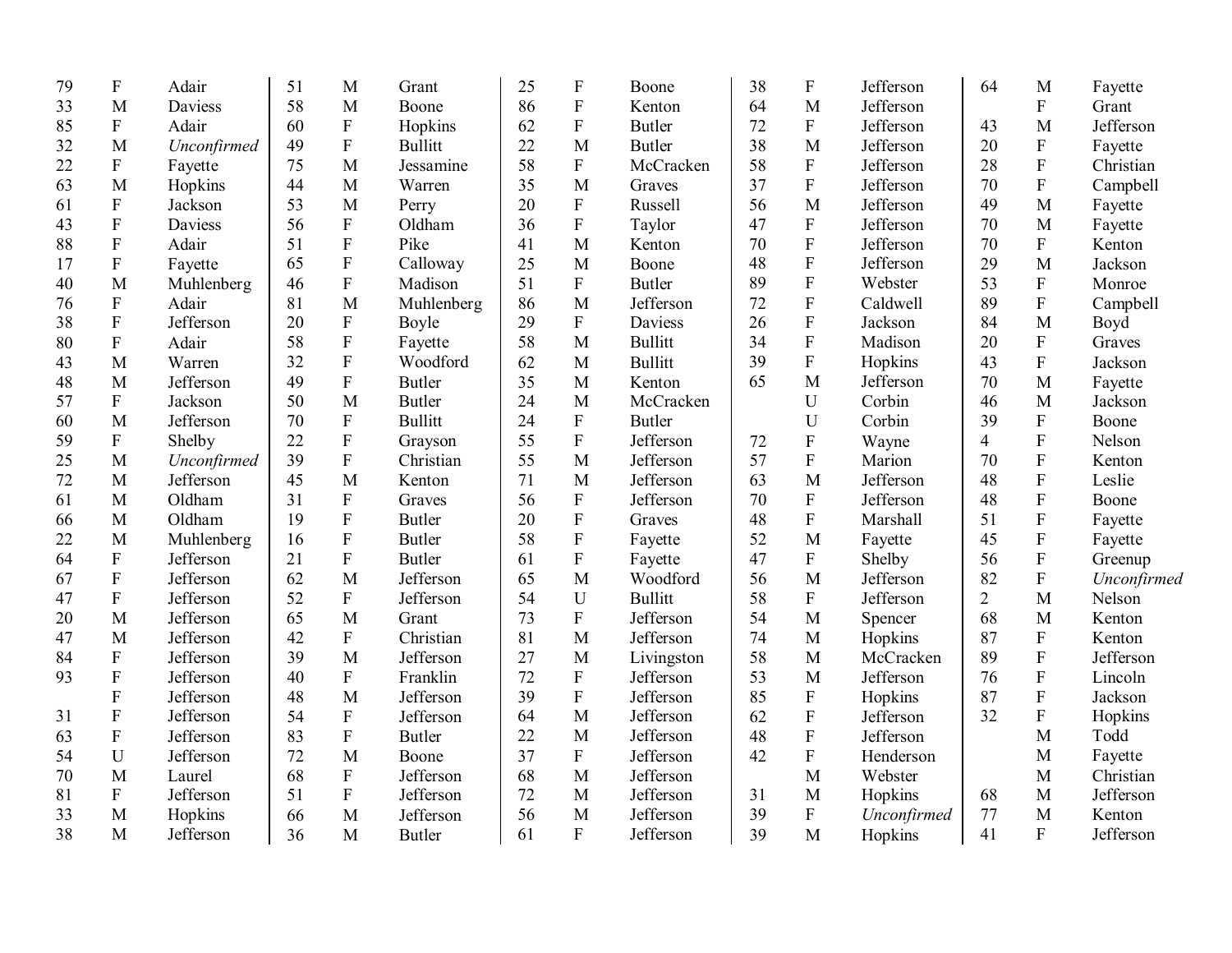| 102 | F | Jefferson | 56 | M | Muhlenberg | 32 | М | Edmonson       | 89   | M                | Jackson        | 51 | F | Hardin        |
|-----|---|-----------|----|---|------------|----|---|----------------|------|------------------|----------------|----|---|---------------|
| 80  | F | Jefferson | 55 | M | Greenup    | 45 | M | Boyle          | 83   | F                | Lyon           | 25 | F | Logan         |
| 87  | F | Jefferson | 68 |   | Fayette    | 58 | M | Warren         | 51   |                  | Logan          | 21 | Μ | Larue         |
| 71  | F | Jefferson | 20 | F | Kenton     | 83 | M | Russell        | 0.42 | F                | Kenton         | 50 | F | Boone         |
| 19  | M | Jefferson | 36 |   | Kenton     | 73 |   | Casey          | 50   | $\boldsymbol{F}$ | McCreary       | 28 | F | <b>Butler</b> |
| 52  | F | Jefferson | 49 | M | Garrard    | 28 |   | Butler         | 72   |                  | <b>Bullitt</b> | 59 | F | Warren        |
| 47  | F | Jefferson | 19 | M | Daviess    | 34 | M | Boone          | 38   | $\mathbf F$      | Boyle          | 23 | F | Kenton        |
| 55  | F | Jefferson | 40 | M | Jackson    | 19 | M | Daviess        | 69   | M                | Logan          | 33 | F | Spencer       |
| 38  | F | Jefferson | 49 | M | Kenton     | 34 | M | Simpson        | 59   | $\boldsymbol{F}$ | Jackson        | 79 | M | Jackson       |
| 59  | M | Jefferson | 47 | F | Laurel     | 34 | Μ | Boone          | 66   | F                | Barren         | 56 | F | Campbell      |
| 68  | F | Fayette   | 35 |   | Fayette    | 32 |   | <b>Bullitt</b> | 43   |                  | Warren         | 51 | M | Boone         |
| 45  | F | Jefferson | 28 | M | Warren     | 20 | Μ | McCreary       | 33   | $\mathbf{F}$     | Kenton         | 31 |   | Boone         |
| 57  | F | Jefferson | 53 | F | Mason      | 77 | F | Jackson        | 33   | M                | Laurel         | 51 | F | Logan         |
| 28  | F | Jefferson | 56 | M | Kenton     | 46 | M | Anderson       | 40   | M                | Kenton         | 28 | M | Warren        |
| 49  | F | Logan     | 75 | M | Jessamine  | 61 | M | Campbell       | 88   | F                | Jackson        | 33 | F | Spencer       |
| 46  | F | Graves    | 86 |   | Kenton     | 48 | Μ | Kenton         | 46   |                  | Graves         | 28 |   | Muhlenberg    |

*Additional cases and some demographics not known by 5 p.m. ET, so not all info is listed. U = Unconfirmed*

*\*This number reflects duplicate cases and patients that did not meet case definition for confirmed cases.*